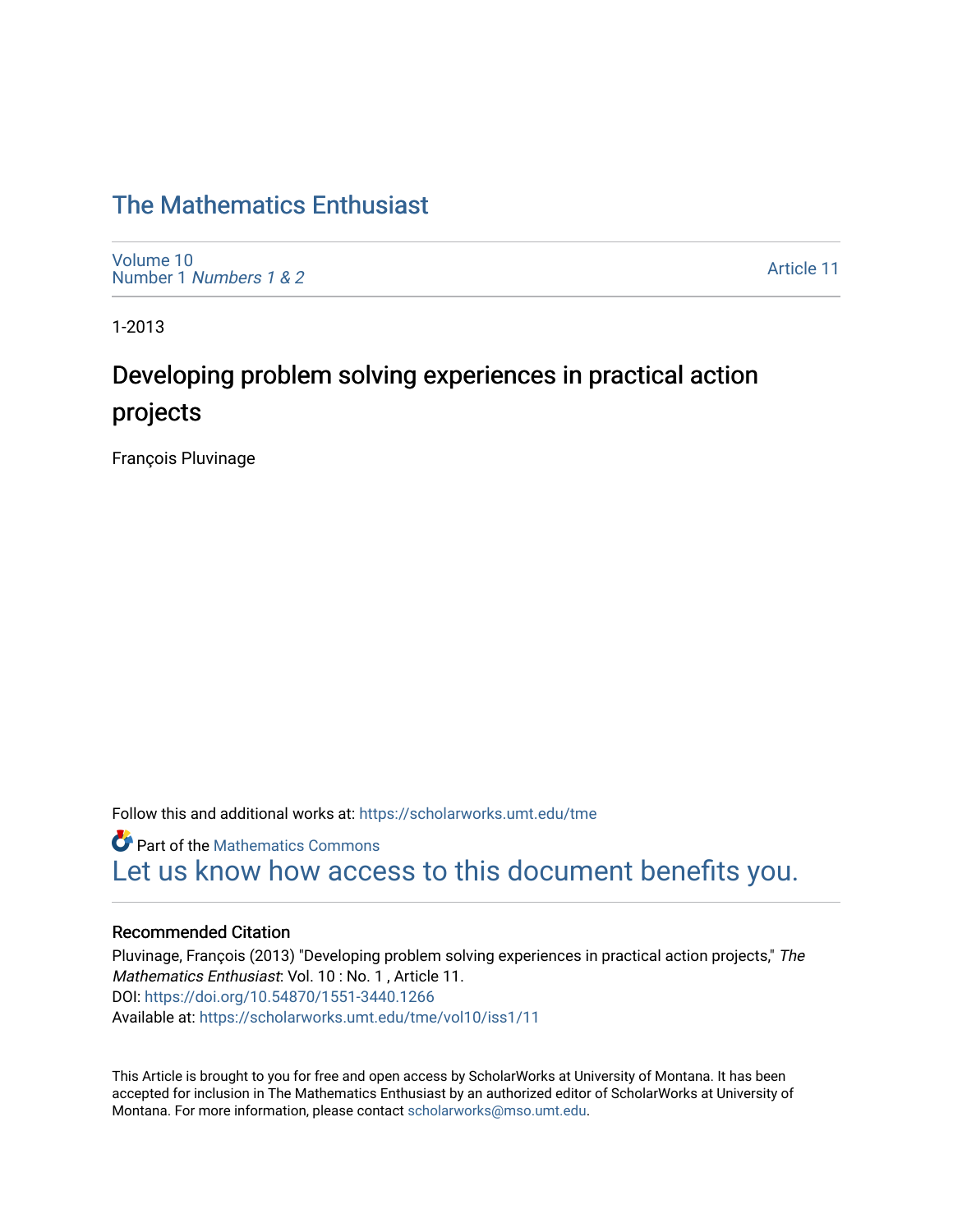# **Developing problem solving experiences in practical action projects**

*François Pluvinage Departamento de Matemática Educativa, Cinvestav - I.P.N., México* 

**Abstract:** Problem solving doubtless is an essential element of mathematical learning, so that mathematics educators often are satisfied when finding situations that lead their students to such activity. But in many cases, the chosen situations and the ways to guide students' works are not sufficiently analyzed from a didactic point of view. Our goal in the present analysis is to underline the possible ways for managing the situations, and to exhibit the parameters that educators have at their disposition within their role as mediator between students and mathematical knowledge and know-how.

**Keywords:** Problem solving, problem for investigating, project based learning, a priori analysis, mediation.

# **1. Classical problem solving**

Problem solving at its broad extent is clearly exposed by Alan Schoenfeld (Schoenfeld, 2006, p.41): *"*[Problem solving] *includes a child's actions in interacting with its parents, a student working on a mathematics problem in class or in the laboratory, and a teacher's decision-making while teaching a mathematics (or other) lesson."* In this paper, we will only consider problem solving in mathematics instruction. Nevertheless, what we mostly found in mathematics educational literature and in learning material designed for students is a restricted use, with sometimes a reduction to drill for improving skills. In our opinion, this approach is too limited. Thus we first analyze some typical situations used in mathematics education with a problem solving purpose.

Our goal in the following analysis is to underline the possible ways for managing the situations, and to exhibit the parameters that educators have at their disposition within their role as mediator between students and mathematical knowledge and know-how.

# **1.1. Too easy… and how to do it better**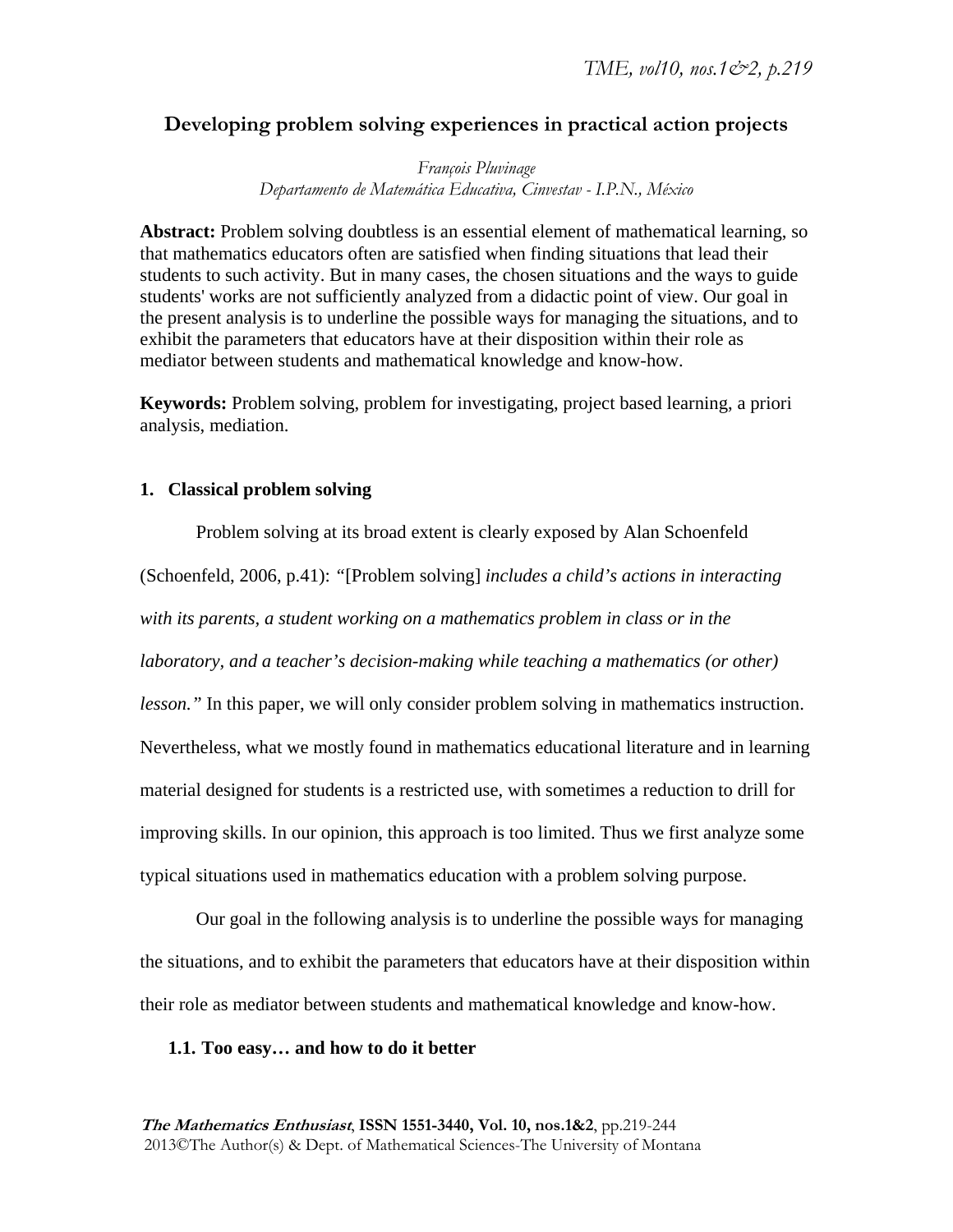The following *Math Problem Solving* example comes from a worksheet of Rhl

School. We may consider it as a representative of certain trend in exploiting problem

solving in mathematics education.

# **"Ryan's Class**

There are exactly twelve children in Ryan's class. Only four of the children are

boys. The following questions refer to a time when all the children are present in the

class. There are no visitors in the class. There might be more than one correct answer to a

question.

- 1. Which of the lettered statements **must** be true?
- 2. Which of the lettered statements **cannot** be true?
- 3. Which of the lettered statements could be true **or** not true?
- a. There are **twice** as many girls as boys in Ryan's class.
- b. There are eight **more** girls **than** boys in Ryan's class.
- c. There are four **more** girls **than** boys in Ryan's class.

d. If Ryan is sitting at a table with all the girls, there are exactly nine children at that table.

e. If **only** three of the boys are standing on their heads, one of the boys is not standing on his head."

# **Math Problem Solving, Vol. 8, No. 1, May 5, 2003.** Retrieved from

#### http://www.rhlschool.com/math8n1.htm

Comments about the task: Giving an answer to the lettered statements a, b, c and e

only supposes to understand them. The only true *problem* here comes from the fact that

we don't know Ryan's gender (while mostly used for boys, *Ryan* has been used for girls

in the United States since the 1970s). And for the lettered statement d, if Ryan is a boy,

the statement is true, and if Ryan is a girl, the statement is false; then the correct answer

**for us** is the answer 3, but the correct answer would be different for somebody who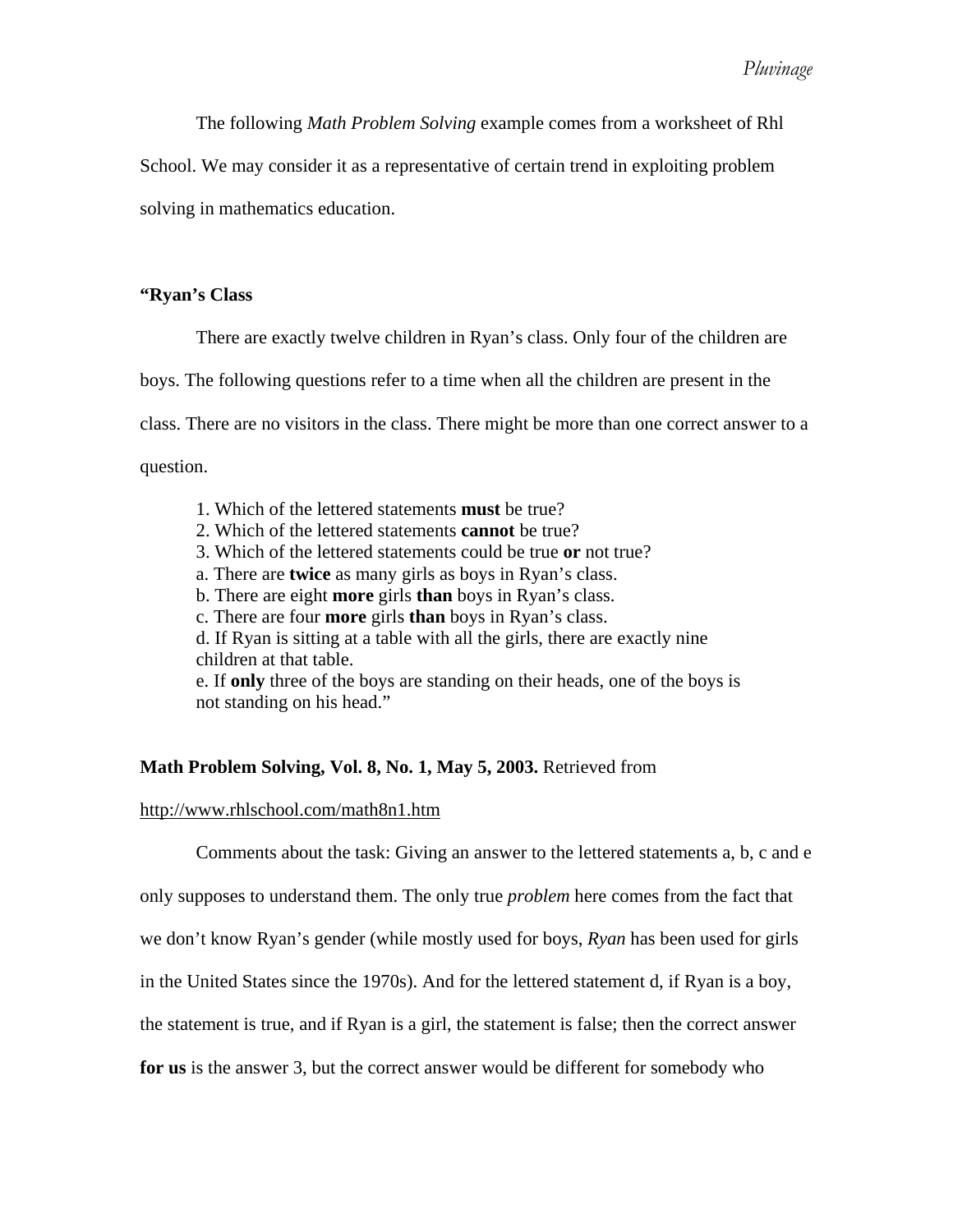knows Ryan's gender. So we note that there is a subtle semantic distinction in that statement; nevertheless, in terms of mathematics knowledge, we will say that the proposed task is *too easy*. That means that the mathematical activity for answering is poor, even though understanding the statements may have a relatively high intellectual cost for the students. Compare with the situation that would result from the following questions, without changing the data (i. e. a class of 12 students, four of them being boys):

We try to form groups, all having the same number of students (for instance two groups of six students each), or all having the same numbers of girls and boys (for instance two groups, each one composed of four girls and two boys). What numbers of groups can we form in each case?

For such reasons, researchers later followed in France by official curricular

commissions, introduced precisions about problem solving, considering *open problems*

and *problem for investigating*. What follows is translated from a French text by Roland

Charnay (Charnay, 1993).

"The team of the IREM of Lyon offers the following definition. An open problem is a problem that has the following characteristics:

The statement is short.

The statement does not induce either method, no solution (no questions intermediate or questions like "show that"). This solution should never be reduced to the use or the immediate application of the latest results presented in class.

The problem is in a conceptual domain to which students have enough familiarity. Thus, they can easily take "possession" of the situation and engage in testing, conjecture, draft resolution, counterexamples. **Example 1 (extracted from "Rencontres Pédagogiques", n°12, INRP)** I have 32 coins in my piggy bank. I only have coins of 2 F and 5 F. The total amount of my 32 coins is 97 F. How many coins of each value are in my piggy bank? **Example 2 (extracted from "Situations problèmes", APMEP, Elemmath IX).**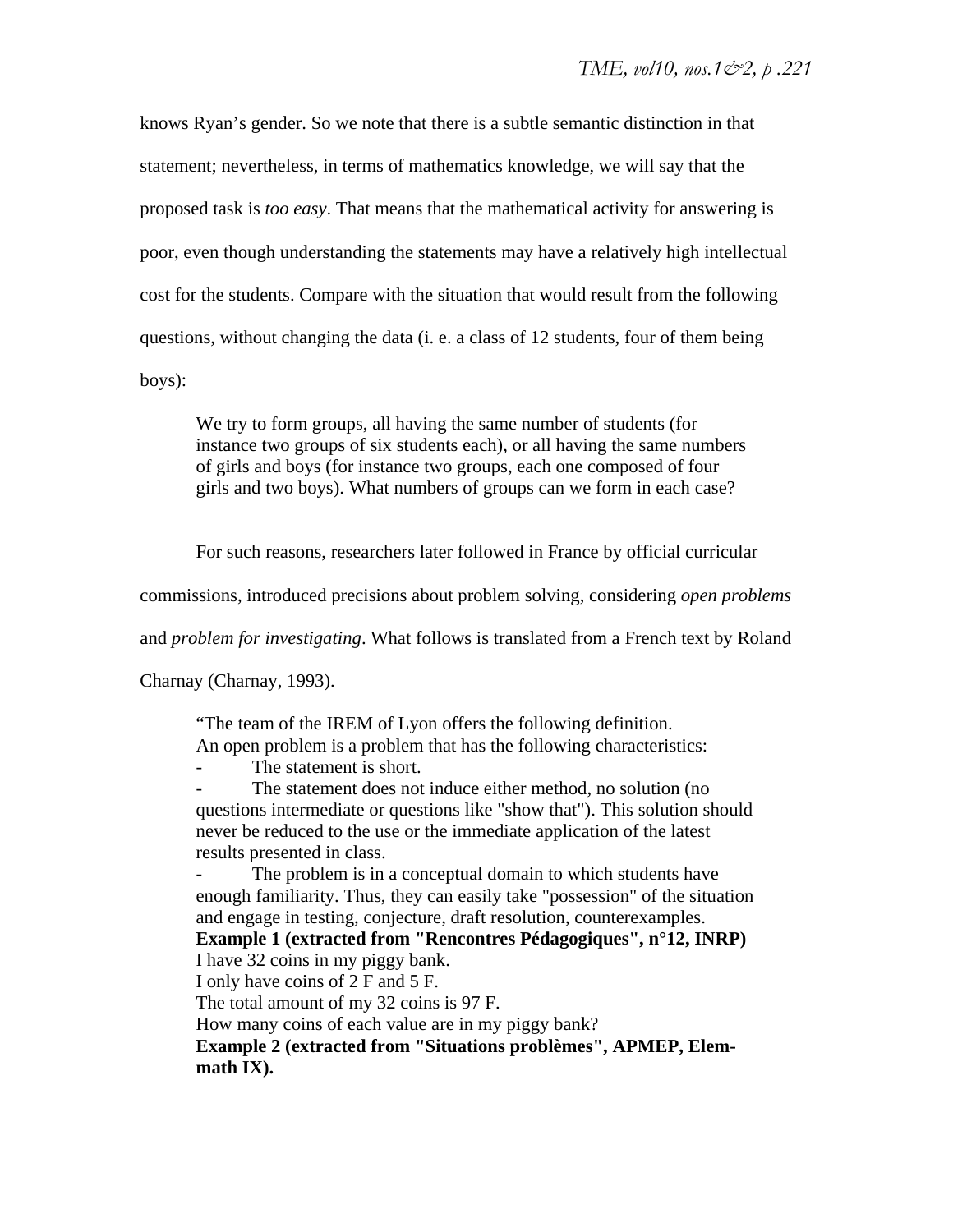What is the biggest product of two natural numbers that we can obtain using each digit from 1 to 9 once for writing the numbers?"

The reader can find more precisions about Problem for Investigating in (Houdement, 2009), in particular a list of 24 representative statements, heuristic elements and perspective for research.

# **1.2. OK but limited except for students at an advanced level…**

In this section, we present a situation well appropriate for sequences of investigation by 4 or 5 grade students. Thus it generates a good students' training in numerical treatments. But its institutionalization in Brousseau's meaning will be difficult until an advanced level, for instance undergraduate, because of the difficulty for enunciating and proving the general result. So in this case, the teacher can exploit the situation for younger students with an objective of arithmetical training or acquisition of methods, but not of learning new mathematics knowledge.

"A statement for students of all levels: The number 23 can be written in many ways as a sum of natural numbers. For example:  $23 = 11 + 5 + 7$ . Among these sums, find the one whose product of the terms is the biggest (in our example, the product was  $11\times5\times7 = 385$ ). Other statement is: Among the additive decompositions of a natural number, find the one, whose product of its terms is the biggest."

Retrieved from http://educmath.inrp.fr/applet/exprime/plgrprge.pdf and from

# http://gilles.aldon.free.fr/ensemble/Ensemble/syplgrprtel.pdf

In this situation, we can first discover the answer, either in particular cases (such as 23, that produces  $4374 = 3 \times 3 \times 3 \times 3 \times 3 \times 3 \times 2$  as highest product) or in the general case in a descriptive way. At more advanced levels, a new possibility is to deepen the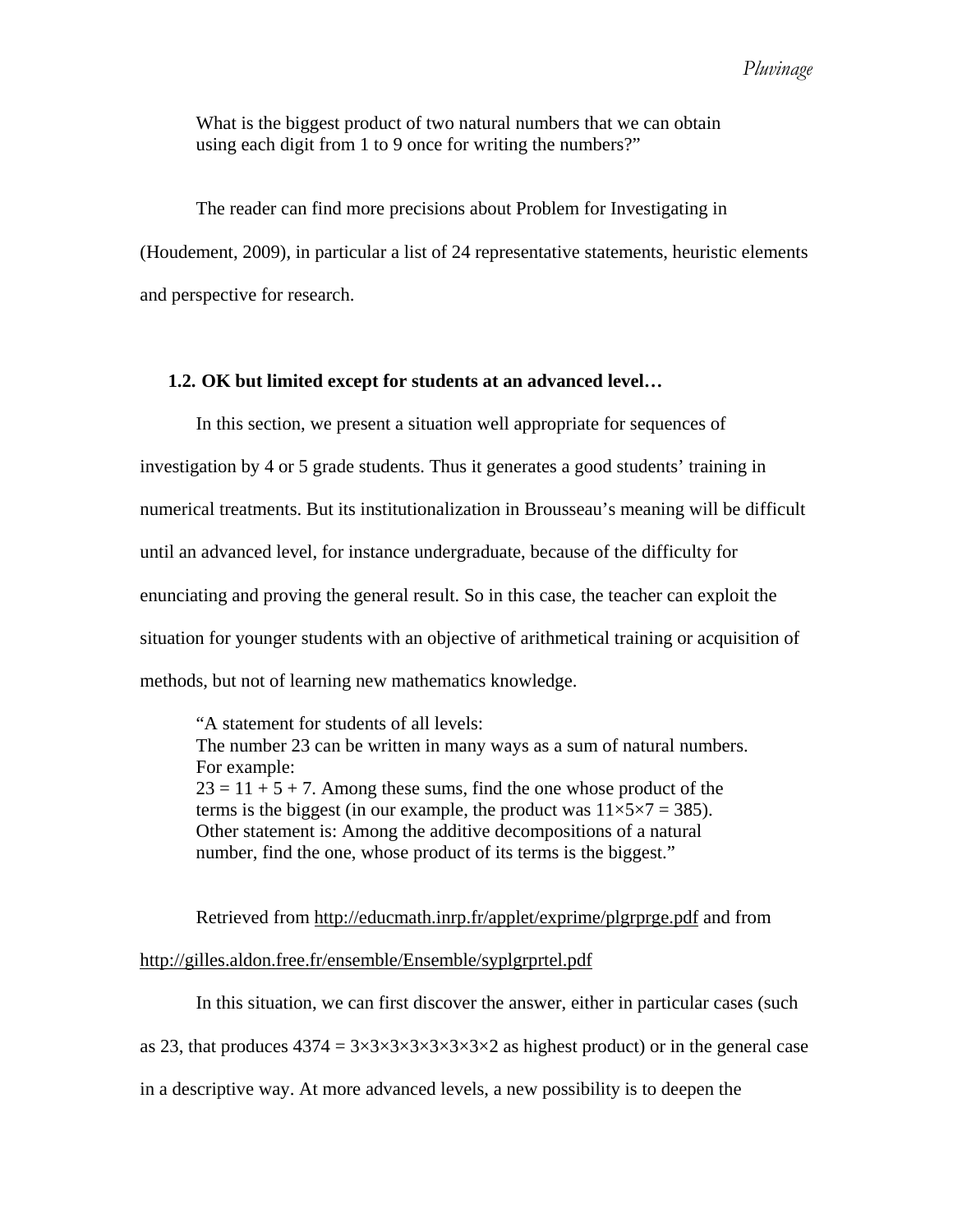problem, and express and prove the general solution in an algebraic way. So does Gilles Aldon when he writes what follows.

The Sloane Encyclopedia (the OEIS Foundation) gives some properties of this biggest product at http://oeis.org/A000792. It quotes a dozen of different definitions of the number a(n) equal to the biggest product obtained with partitions of n in sum. If we take  $a(0) = 1$ , then we obtain the induction formula:  $a(n) = max\{(n-i)a(i), i\leq n\}$ . This is the definition given in the Encyclopedia.

In such a situation, a teacher does not have possibility to adapt the situation with some changes in the statement. He/she has only to know that the situation is convenient for arithmetic training of young students, and for improving the use of induction by older students.

**1.3. Too difficult because insufficiently explored by the interested teachers…** 

# **Analyzing a problem of a mathematical contest: the "Math Rally of Alsace"**

We translate here the statement of one of the problems of a mathematical contest,

the "Math Rally", followed by the solution and comments given by the organizing team,

retrieved from http://irem.u-

strasbg.fr/php/index.php?frame=.%2Fcompet%2Fcompet.php&m0=ral&categ=rallye.

# **Exercise 3 (grade 11)**

In the Valley of Bruche River, a clearing has a circular shape. A treasure is buried near the clearing. An old parchment shows the location of the treasure: "From the great fir located on the circle, go to the poplar in the clearing. Then turn right at a right angle and walk to the edge of the clearing. Still turn right at a right angle and walk as many steps as from fir to poplar. There is buried treasure."

The clearing has a radius of 20 meters, and the only tree on the clearing is a poplar located at 4 meters from the centre. Unfortunately, on the edge of the clearing, firs disappeared long time ago. Can you find the distance between the centre of the clearing and the treasure?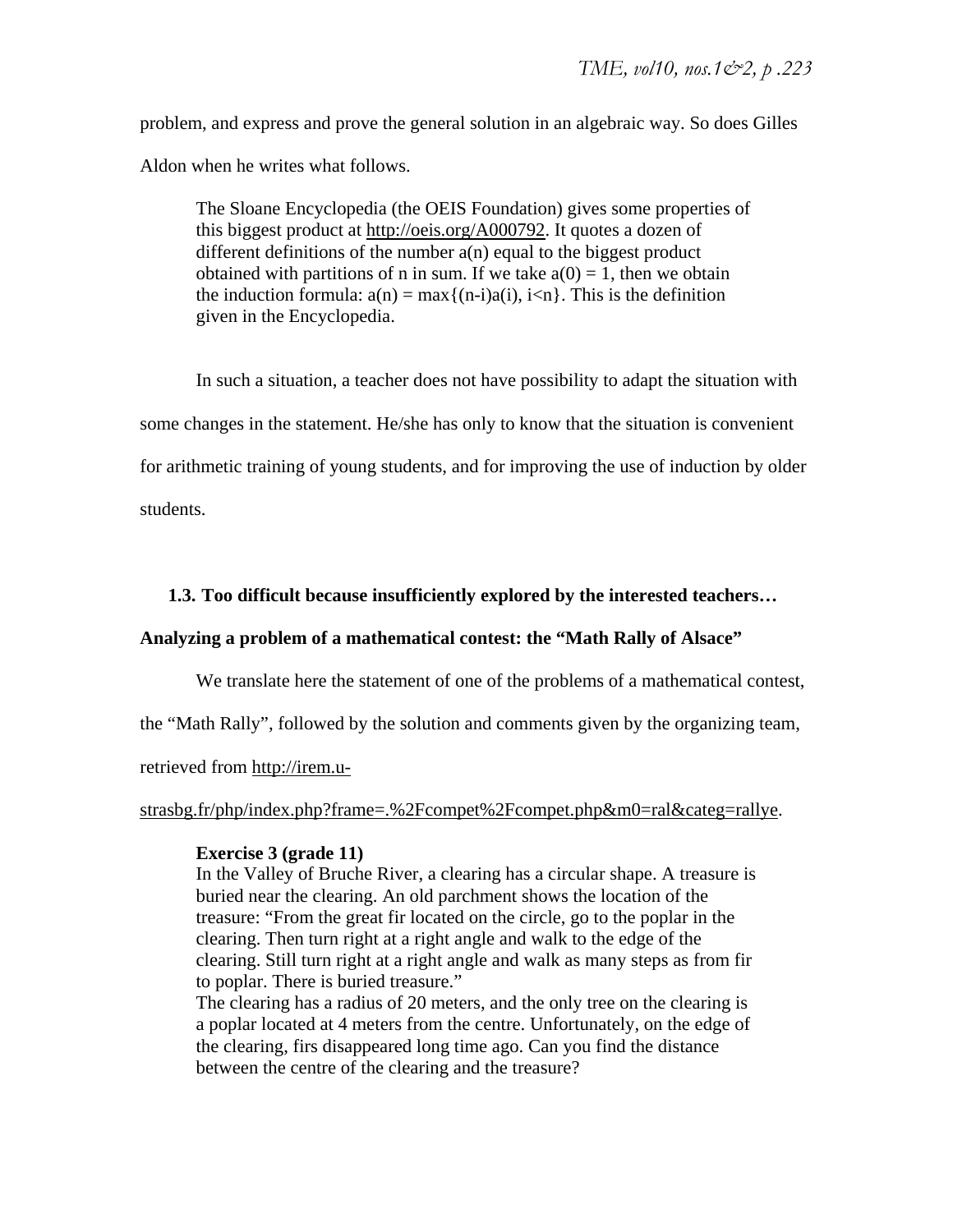# **Solution**

As is often the case in Math Rally, the statement tells a story, placed here in Alsace. The story is about a treasure, a fir tree, a poplar. Why not denote them T, S, P and label O the centre of the clearing, i.e. the circle.



Figure 1: Geometric representation of the Math Rally problem

In the Cartesian coordinate system  $(O, I, J)$  with x- axis parallel to the line  $(SP)$ , let A and B the points obtained by orthogonal projection of P on the coordinate axes. We know that  $OP = 4$ ,  $OS = OD = 20$ . As SPDT is a rectangle,  $SP = DT$  and  $PD = ST$ . Let *a =* OA*, b =* OB*, c =* PS and *d =* PD. Applying the Pythagorean Theorem to the triangles OBS, OAD and OAP, we obtain the relationships:

$$
OS2 = OB2 + BS2 = b2 + (a + c)2 = 202
$$
 (1)  
\n
$$
OD2 = OA2 + AD2 = a2 + (b + d)2 = 202
$$
 (2)  
\n
$$
OP2 = OA2 + OB2 = a2 + b2 = 42 = 1
$$
 (3)  
\nComputing (1) + (2) – (3), we obtain:  
\n
$$
(a + c)2 + (b + d)2 = 784.
$$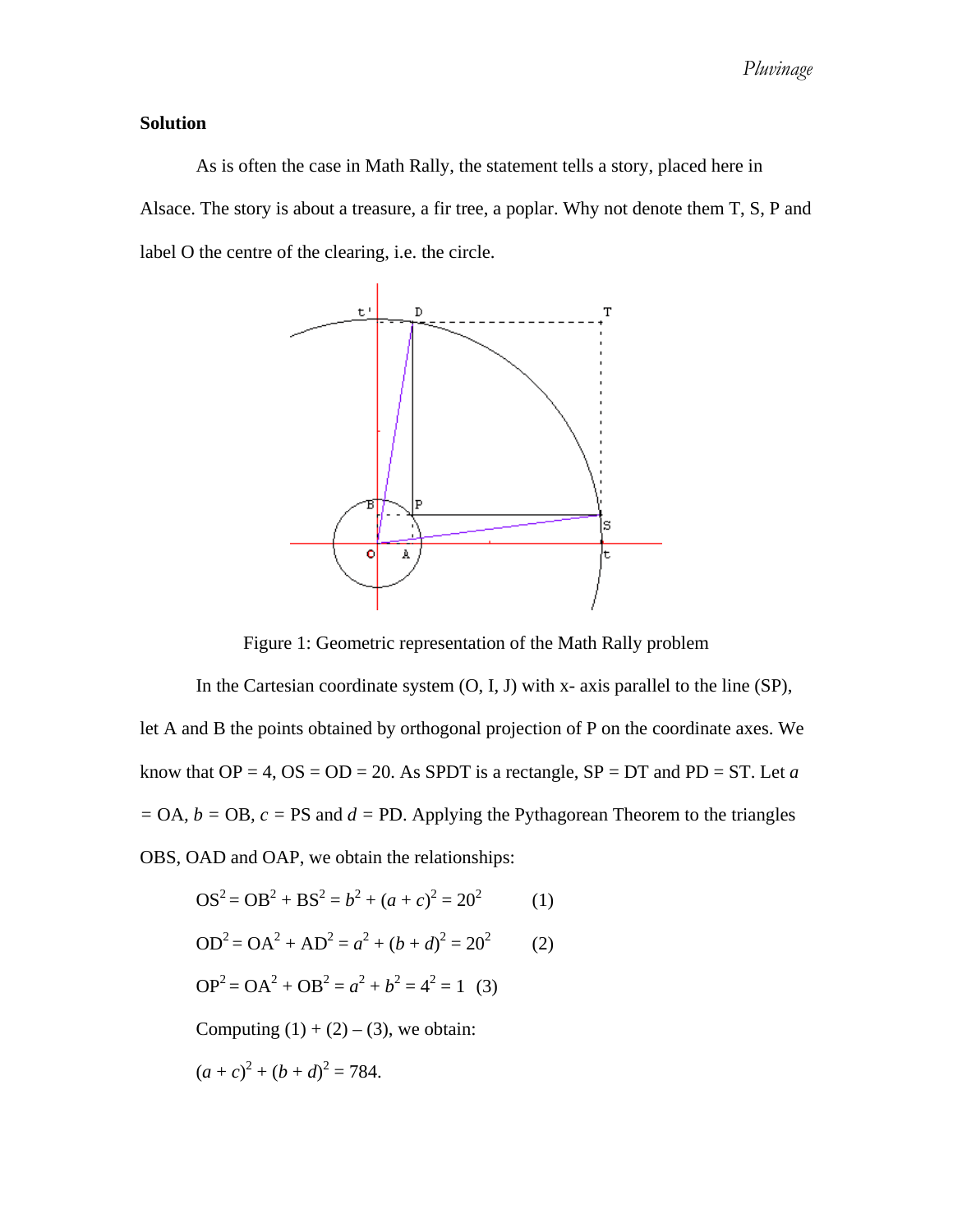Since  $(a + c)^2 + (b + d)^2 = \text{OT}^2$ , then  $\text{OT} = 28$ .

Thus the distance that we sought is 28 meters.

# **Comments by the organizing team**

This is a geometrical exercise and it was the less successful for students. Yet its resolution only involves the Pythagorean Theorem, applied to several right triangles of course.

Candidates who worked on this exercise drew a figure that includes letters often undefined. Didn't they have the habit of labeling a figure in order to make it understandable? The resolution led them to the correct answer (28 meters), but most of them relied on a particular case – for example points S, O and P collinear – and they do not consider the general case. Some say that they were only considering a particular case, but many students seem not to realize it. (…)

# **Our analysis**

Thus in its report, the organizing staff itself recognizes that this problem was unsuccessful. But we think that this poor result originates in a lack of mathematical analysis by the organizing team. The members of this team are very experienced teachers and competent mathematicians, but they were more preoccupied in this case by the design of an amazing story than by didactical considerations. As a matter of evidence, we refer to the solution given in the report, which is for us not satisfactory, because it is not convincing. It is like the rabbit that comes out of the hat of a magician: we measured lengths, and it appears that the final result does not depend on the variable elements. A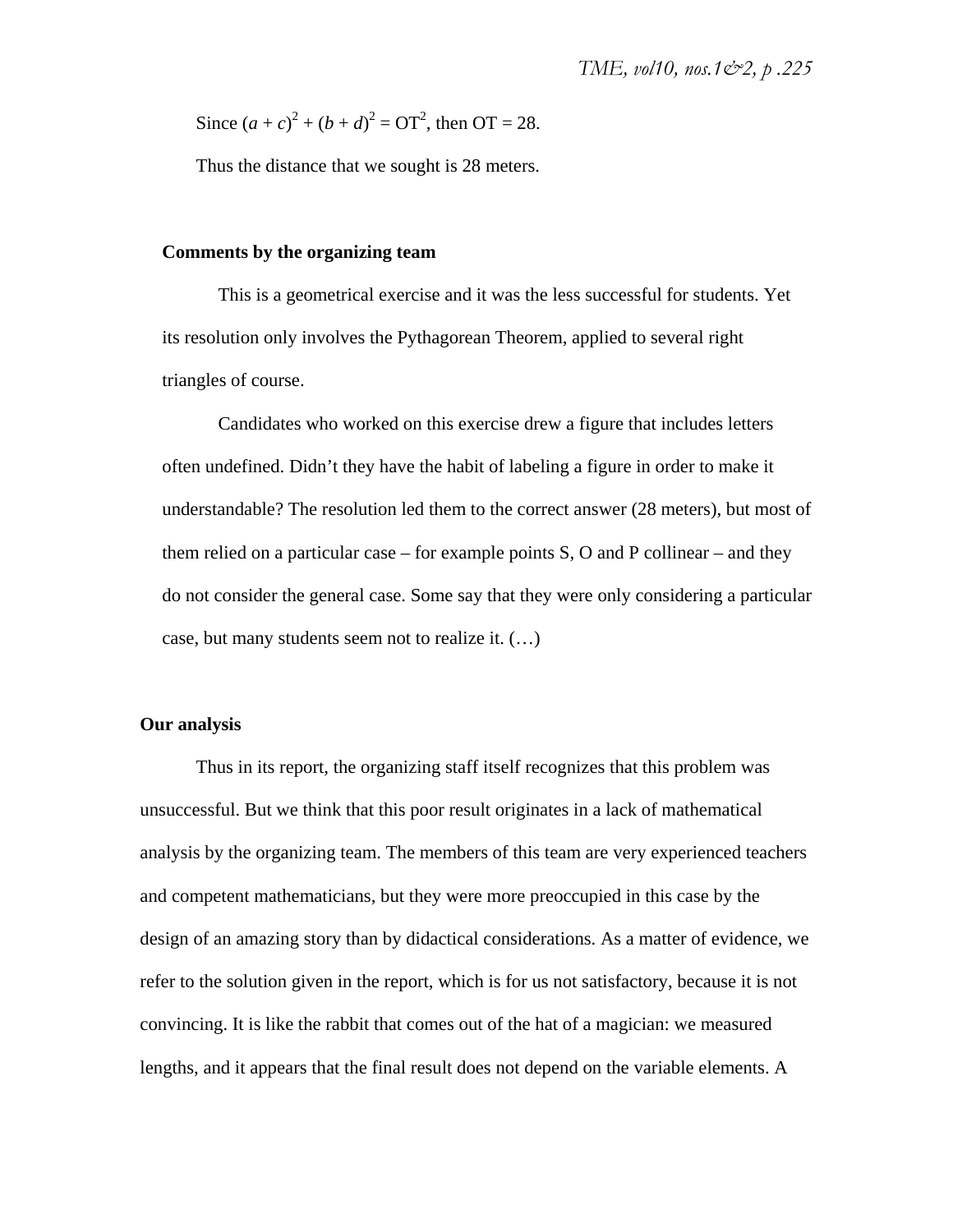*Pluvinage*

"good" solution of a problem produces a change in our mind with respect to the situation: from mysterious the result becomes evident for the reader. As an example, let us consider a classical result: The three altitudes of a triangle ABC intersect in a single point, called the orthocenter of the triangle. There are several proofs of this theorem, for instance by considering geocenter and circumcenter of the given triangle ABC, or studying angles and finding that the point of barycentric coordinates  $(\tan \hat{A}, \tan \hat{B}, \tan \hat{C})$  is the searched orthocenter of the triangle. These proofs are of interest, but their cognitive routes are relatively complex. In contrast, the proof illustrated by Figure 2 easily could produce the change of mind that we want to emphasize: We trace respectively by A, B and C the lines parallel to the opposite side of the triangle, that create a new triangle A'B'C'; the altitudes of ABC are the perpendicular bisectors of the sides of A'B'C'. Thus it is obvious that they intersect at the point O equidistant of the three vertices A', B' and C'.



Figure 2: Altitudes of a triangle as perpendicular bisectors of a bigger triangle

For the Math Rally problem, we present below a solution approach that intends to promote the reader's mathematical reflection and analysis. Then we will consider what changes could produce a better result in implementing this problem in the classroom.

To conclude that the distance between the center O of the circle and the point T does not depend on the location of S on the circle is the same as to affirm that the locus of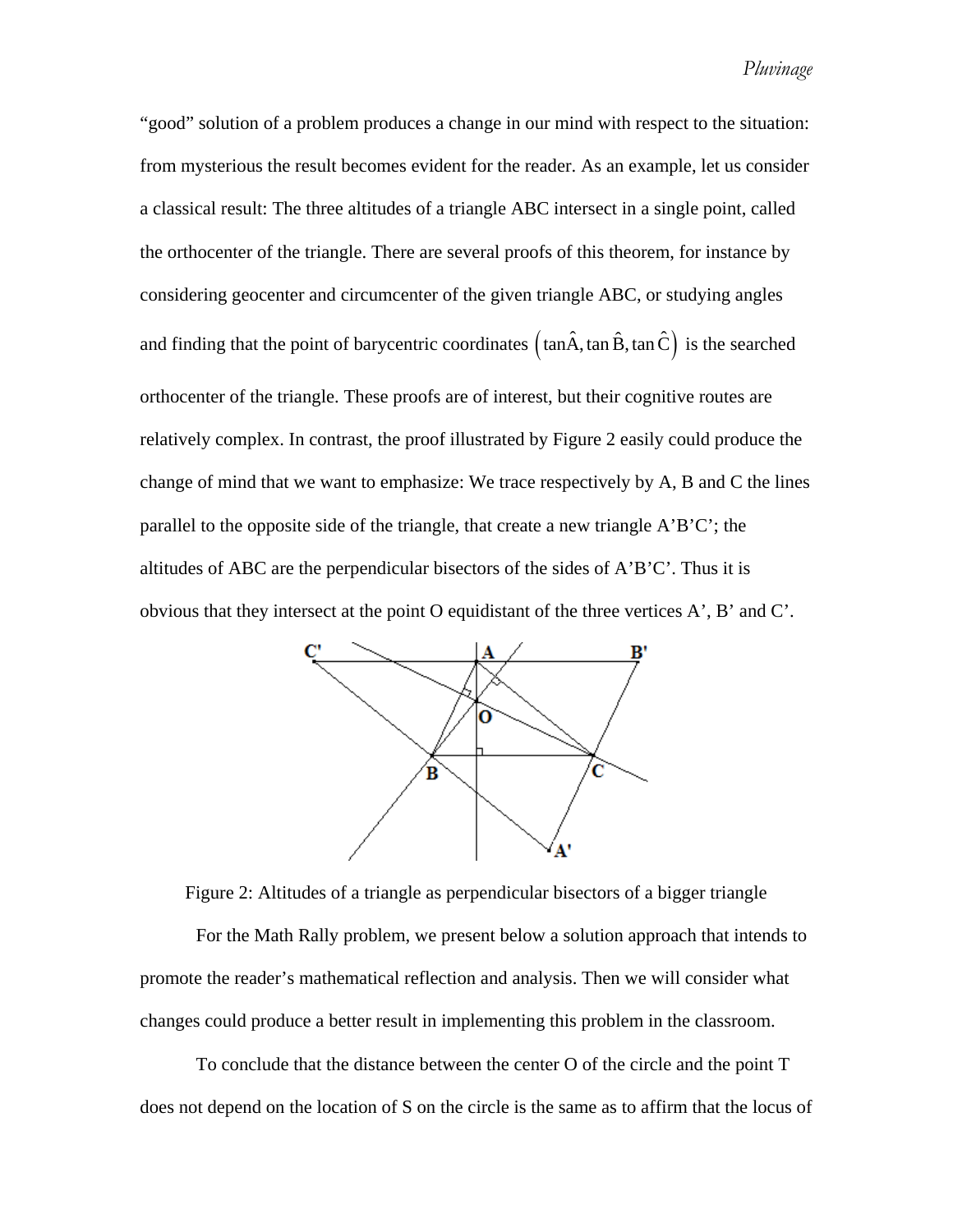T when S moves along the circle is a new circle with O as its center. This assertion does not seem easier than the given statement of the problem (Figure 3 left), but…



Figure 3. Left: incomplete figure, right: completed figure

If we observe that the situation is mathematically incomplete, our vision of the problem completely changes. And completing the figure is a natural idea when working with software such as Cabri or Geogebra. This involves drawing a complete line as a perpendicular to a given line or segment. After completing (figure above, right), a new statement is: "*Given a circle and a point P inside the disk, we consider two perpendicular lines passing through P and respectively cutting the circle at D and D', and at S and S'. Then the rectangle obtained by tracing by these points parallels to DD' and SS' has its center at O.*" And this is a quite evident result, because the perpendicular bisectors of SS' and DD' are the axes of symmetry of the rectangle and pass through the center O of the circle.

The given statement of the problem did not lead the candidates, of the mathematical contest, a way to focus on a geometric construction. But we see that a teacher in his (her) class can present the same mathematical situation through another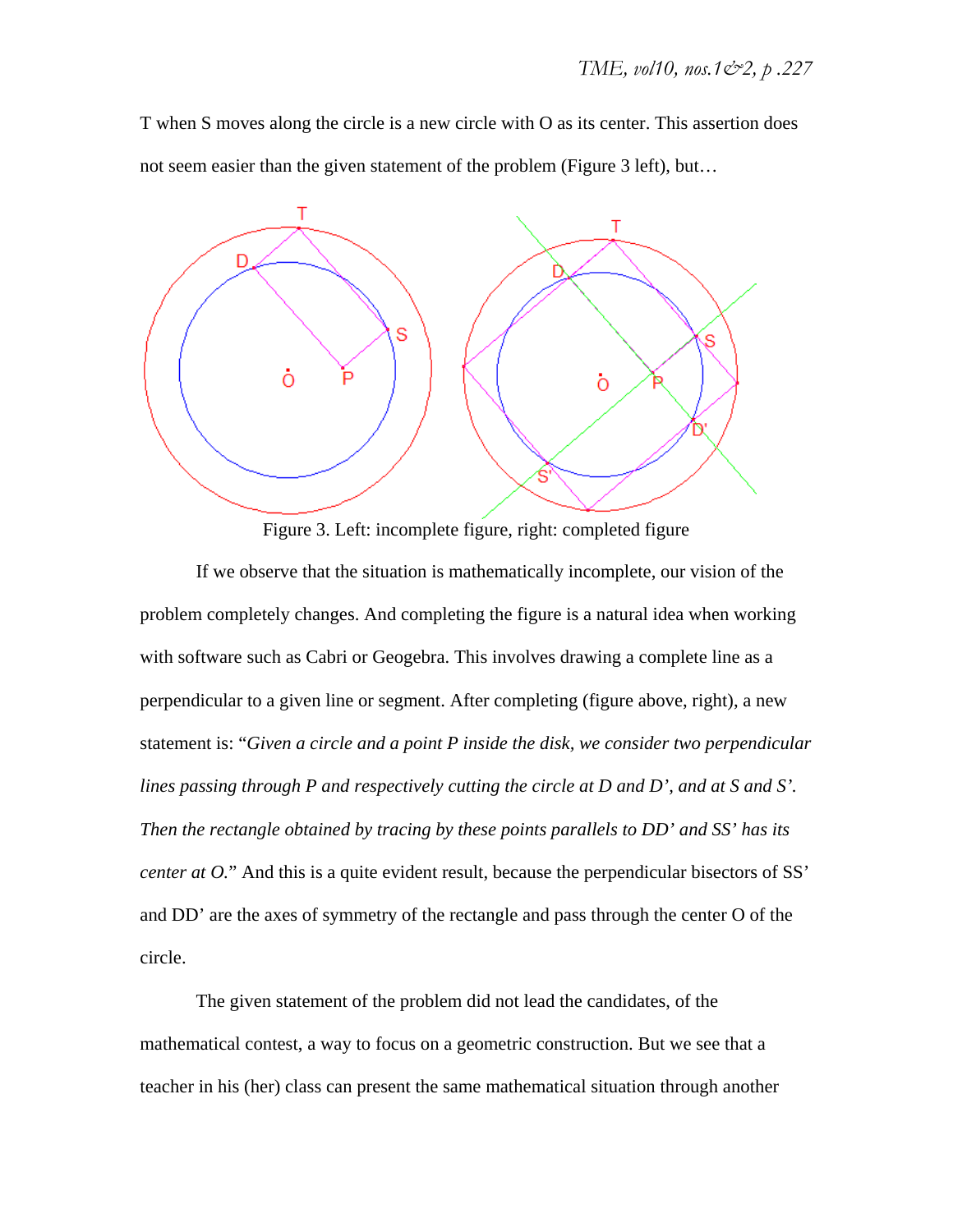*Pluvinage*

statement and in a different environment that changes the didactical situation and facilitates the students' access to it. In this case, we pretend that a modified presentation could change the vision that students have of that geometric situation.

As a conclusion at this point, we will assert that the kind of students' work generated by dealing with a problem strongly depends on the way showed by the statement of the situation. But the form of working, particularly when using the technology, has an influence too. This enforces the role of mediator devoted to the teacher, not only when preparing the lesson but also during the class.

#### **2. Project based learning (PBL or PjBL)**

In the expression "Problem Solving" appears the word "Problem", which is also present in the pedagogical method called "Problem Based Learning" and often designated by the initials PBL. This method is in use in various disciplines such as biology or medicine or engineering, but problems for the associated topics do not refer to the same kind of mathematical problems that we studied in §1. For our part, in empiric experiments, we studied the potential impact of *projects of practical action* on the teaching-learning process. We were applying a teaching strategy, presented in Cuevas  $\&$ Pluvinage (2003), close to the method denominated Project Based Learning, which sometimes is also designated by the initials PBL. Here, like other authors, we use the letters PjBL in order to avoid confusions with Problem Based Learning.

Important features of our teaching strategy lie in the systematic use of registers of representation according to Duval's terminology (Duval, 1995): formation rules, treatments within a register, and conversions from one register to other. For this reason, a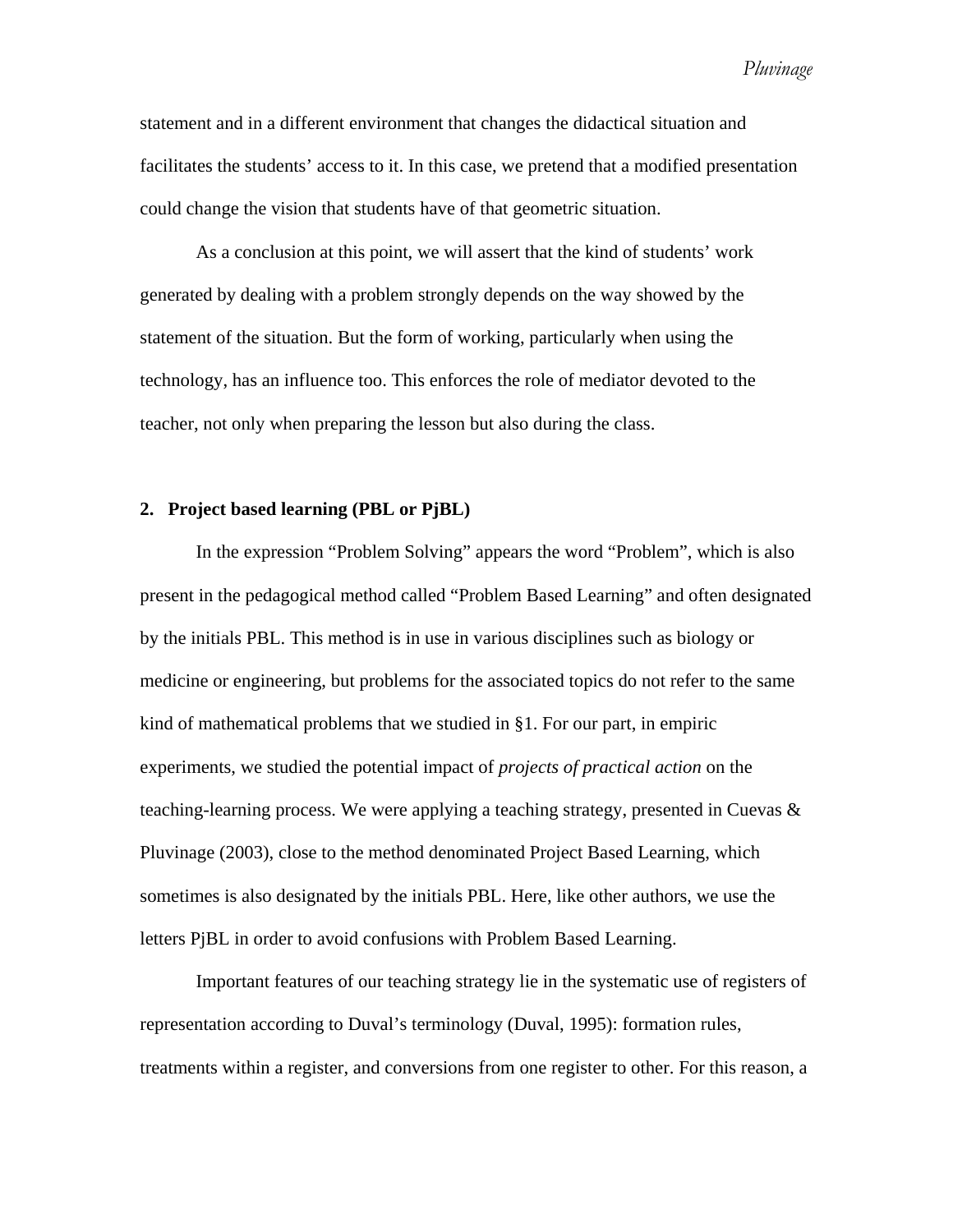first step in the study of a project of practical action is a descriptive phase, the objective of which being to introduce the formation in one register or various registers.

# **2.1. A paradigmatic example: concrete and virtual Tangram**

Mexican educative institution presents Tangrams as a medium to organize learning activities at school. The Instituto Latinoamericano de la Comunicación Educativa (ILCE) has a web page on this subject at

http://redescolar.ilce.edu.mx/educontinua/mate/imagina/mate3z.htm, with a link to instructions for cutting the puzzle. We retrieved the figure below from this web site. In English, for instance Wolfram's project gives a version at

http://demonstrations.wolfram.com/Tangram/.



Figure 4: The seven pieces of a Tangram and shapes to be built

The web page of ILCE presents both possibilities for using Tangrams: concrete and virtual (on line). Wolfram's proposal is only a virtual one. We actually observed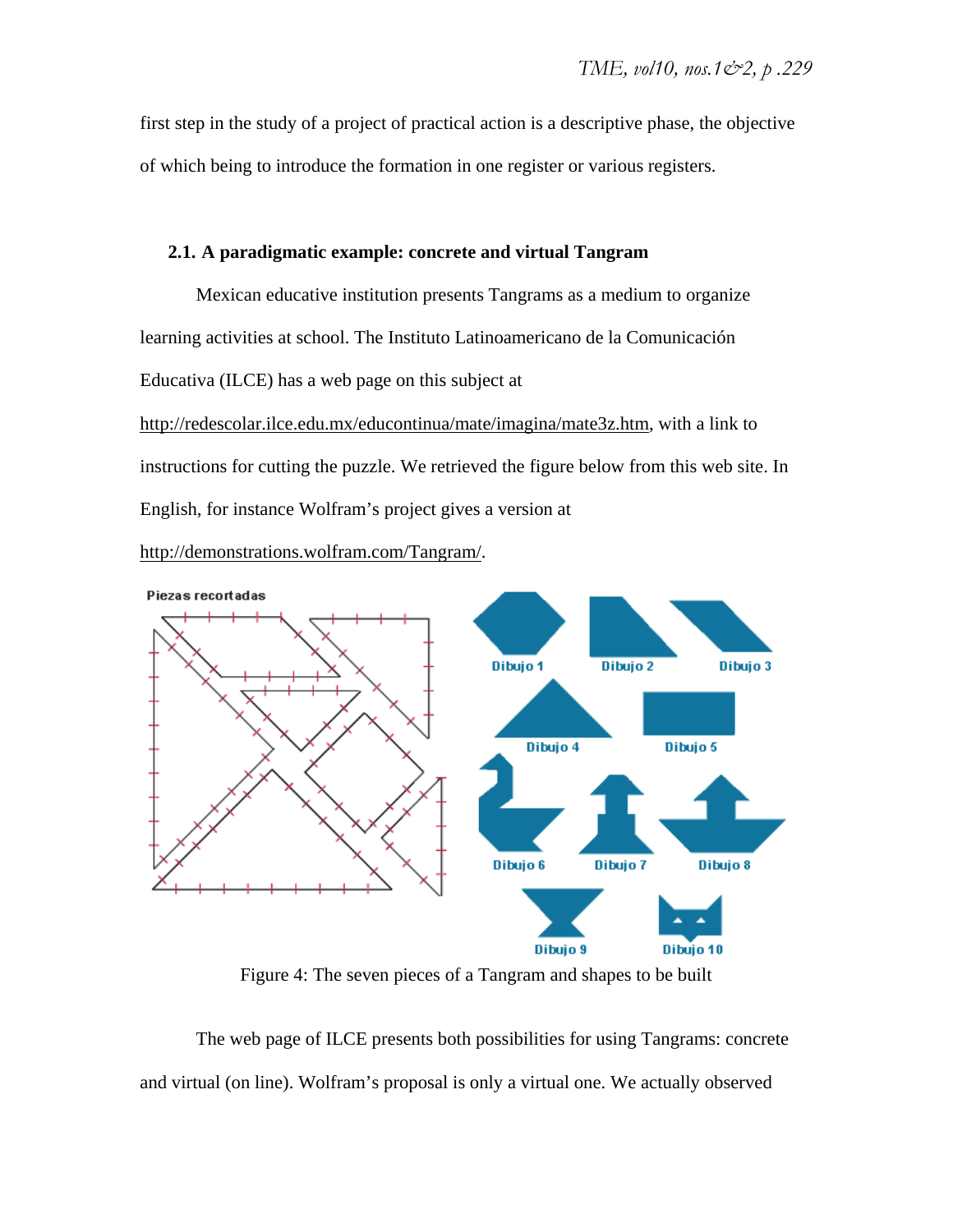*Pluvinage*

some use of a concrete Tangram in class and related problems, but it remains to experiment the more extended use that we present in this section.

There are many problems that the students are able to pose by themselves. For example: Can we build a triangle with the seven pieces? With the seven pieces, can we construct a triangle different from the preceding? Can we build with the seven pieces a rhombus different from a square? How many distinct rectangles can we build with the seven pieces? How many distinct rectangles can we build with some of the pieces, but not necessary all pieces? Etc. In that situation, teacher's role can be to encourage the students to invent problems and not only to solve given problems.

An interesting activity in a class might be to classify these distinct problems. Organizing principles for such a classification arise from considerations of shape resulting from values of lengths, angles and areas. For example, the shape of each piece is a polygon with angles 45º, 90º or 135º, and this leads us to a strength restriction for the possible shape of a triangle made with the seven pieces: a triangle necessarily is a right isosceles triangle. With exact lengths, we enter in the symbolic world, because the lengths of the sides of a piece in two distinct directions are incommensurable magnitudes. In the table below, we present the exact lengths of the sides of pieces with the choice of the length of the shortest side as unit.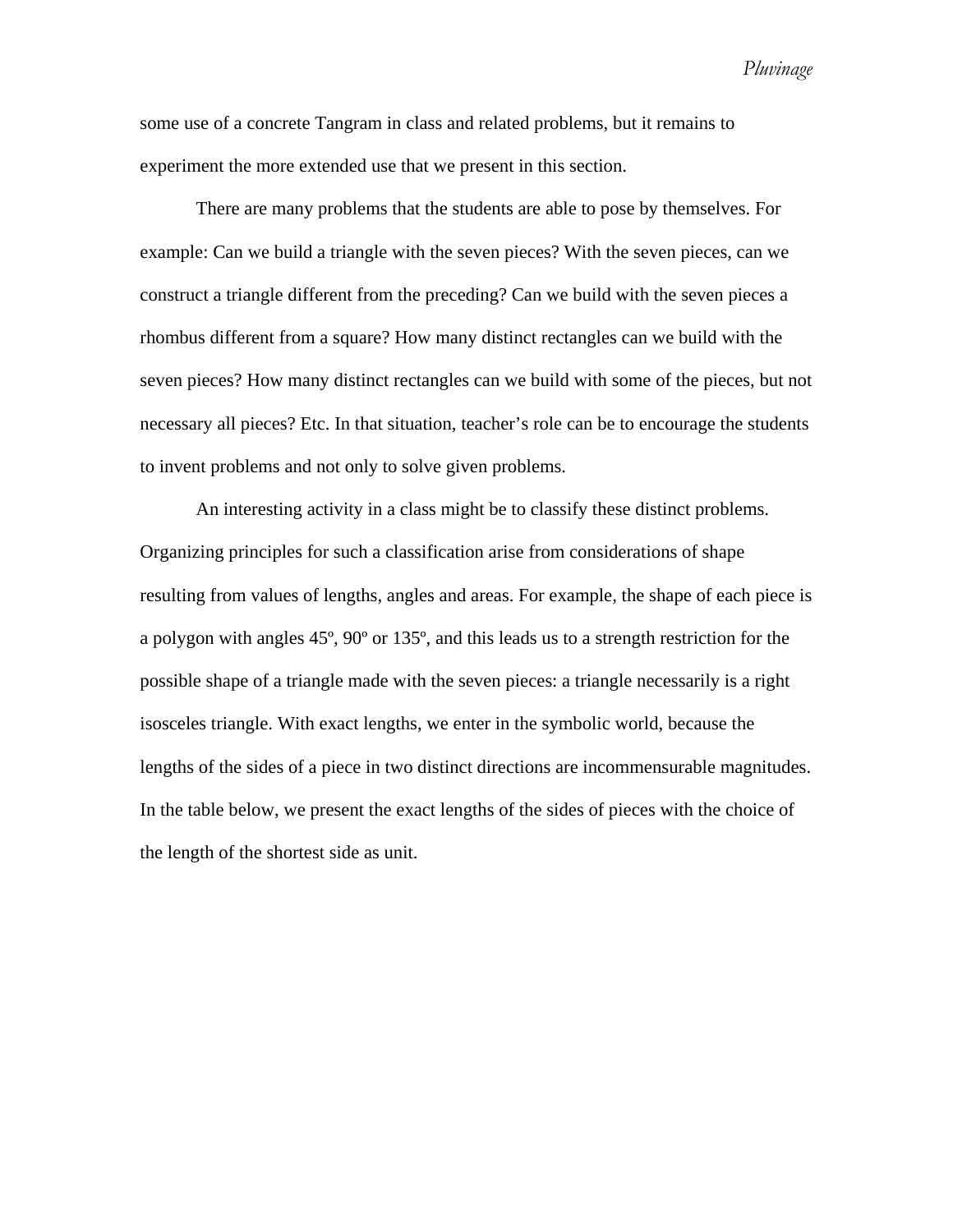| Name          | Side 1                      | Side 2     | Side 3         | Side 4 |
|---------------|-----------------------------|------------|----------------|--------|
| Square        |                             |            |                |        |
| Parallelogram |                             | $\sqrt{2}$ |                |        |
| Triangle 1    |                             |            | 2              |        |
| Triangle 2    |                             |            | $\sqrt{2}$     |        |
| Triangle 3    | '2                          | $\sqrt{2}$ | $\overline{2}$ |        |
| Triangle 4    | $\overline{2}$              | 2          | $2\sqrt{2}$    |        |
| Triangle 5    | $\mathcal{D}_{\mathcal{A}}$ | 2          |                |        |

# **Table 1. Names of the Tangram pieces and exact lengths of their sides**



Figure 5: A shape impossible to construct with Tangram Then, for instance when studying the situation of a rhombus different from a

square (Figure 5), we can first observe that its angles might be 45º and 135º and then use

the algebraic register and employ inferences like  $a+b\sqrt{2}=c+d\sqrt{2} \Rightarrow \begin{cases} a & c \end{cases}$ .  $a = c$  $a+b\sqrt{2}=c+d$  $+b\sqrt{2} = c + d\sqrt{2} \Rightarrow \begin{cases} a = c \\ b = d \end{cases}$  $\lfloor b \rfloor$ 

**Problem to be solved by the reader:** Prove the impossibility of constructing a rhombus different from a square with the seven pieces of Tangram.

We suggest that all the problems we have seen can be included into a *project of practical action*, and in order to do this, we will replace the concrete material by a virtual one. Then the first step is to construct the material. We used Cabri geometer for this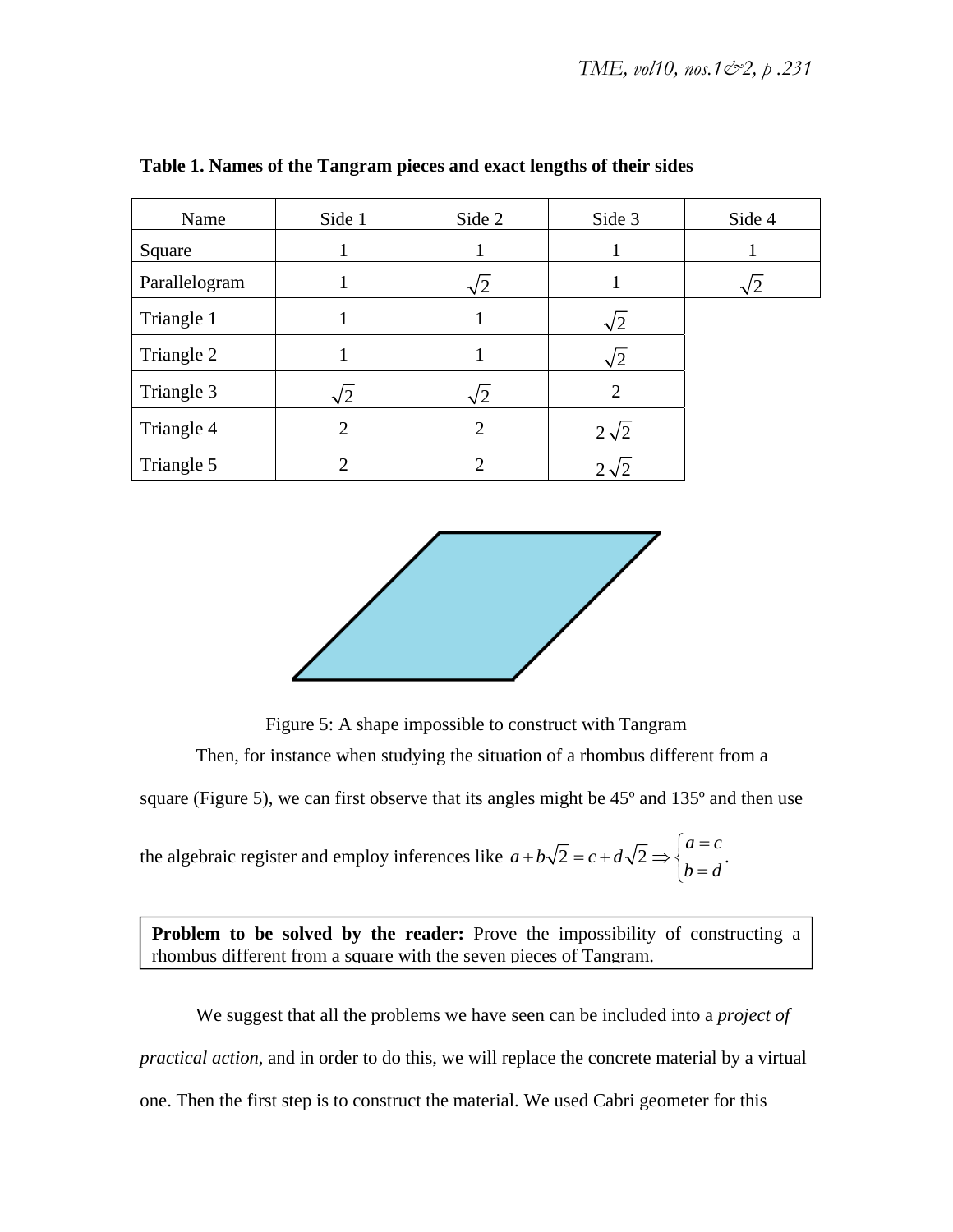purpose, but the design would be approximately the same if we were using Geogebra. Thus it is necessary to solve a first problem in our project: *How to move a piece in the plane?* 

There is a natural relationship between movements and geometric transformations. Nowadays, it is controversial if geometric transformations have a place in the curricula at elementary level. In our opinion, moreover with the reference to a genetic point of view, the geometric transformations are a topic of high interest in mathematics education. We suggest using the introduction of transformations in the learning of geometry at secondary level in order to facilitate the transition from Geometry I (natural geometry) to Geometry II (natural axiomatic geometry) (Houdement & Kuzniak, 1999).



Figure 6. Modeling the displacement of a quadrilateral in the plane: 1- Choosing a center (here the midpoint of two midpoints), 2- Translating the piece, 3- Rotating the translated piece around its center, 4- Showing only the final figure with the two director points (black and red)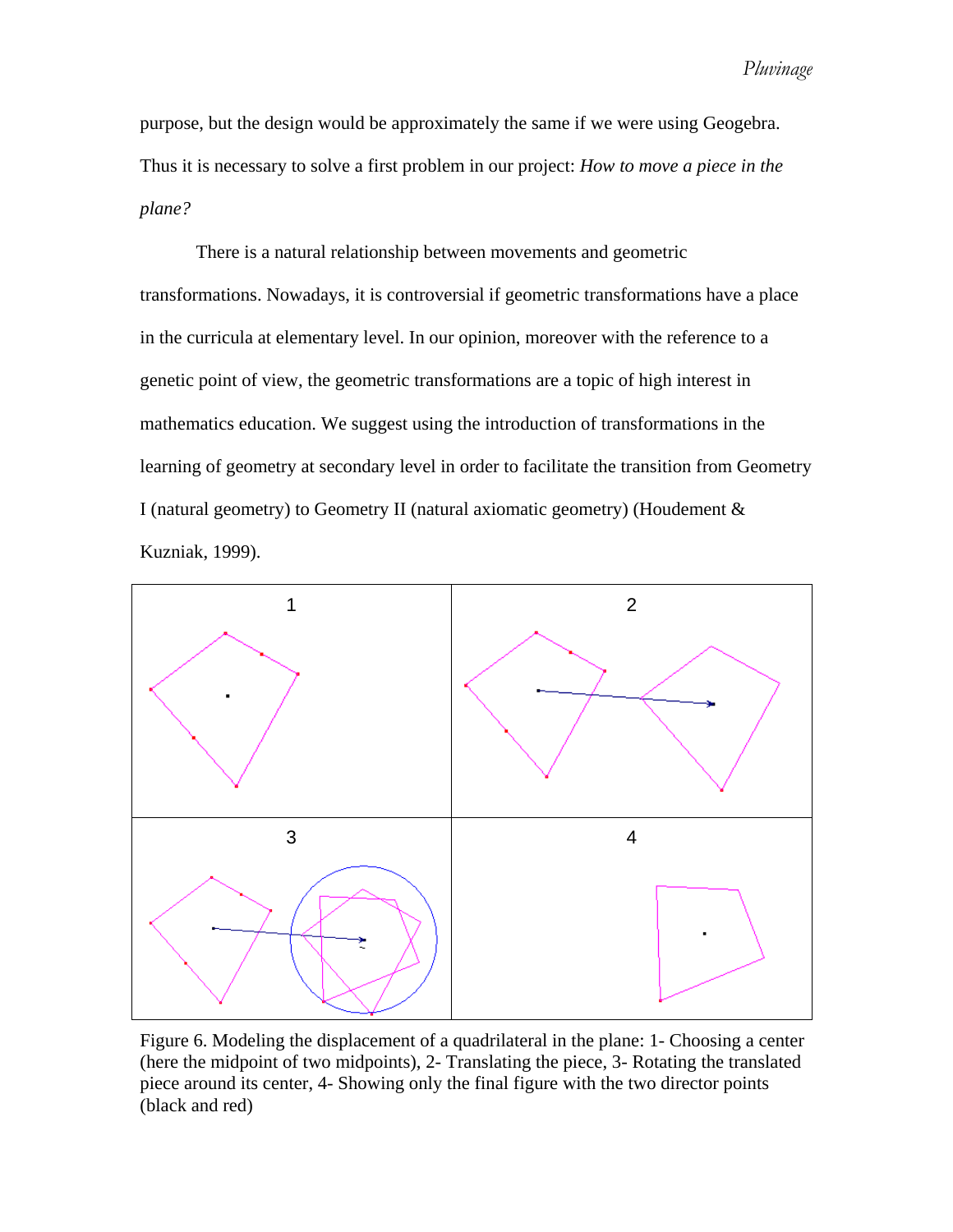Figure 6 illustrates a solution obtained by a Cabri program. For each piece, we choose a center point that is represented by a black dot, and a vertex that is represented by a red dot. When moving the black dot, we translate the piece, and when moving the red dot, we rotate the piece around the black dot. In order to do that, first we build each piece and mark the black and red dots. Then we define the translation and the rotation and apply them to the piece. Finally we hide the initial piece and only show its last image.

The reader can imagine alternative possibilities, and also complete the universe of allowed transformations by adding the reflection of the parallelogram that we do not introduce in our program (with a concrete jigsaw puzzle, we can turn over the parallelogram). And one can find many interactive programs on line in Spanish and in English, but almost all such web pages are only game oriented. For example, we don't see there any place for verbal descriptions or for problems whose solutions are "impossible" to achieve. So, in this case, it seems to us preferable to promote students' work in classroom or at home. The teacher can construct a virtual Tangram and give his/her students a web page like that illustrated in the figure below, or ask them for constructing the virtual Tangram.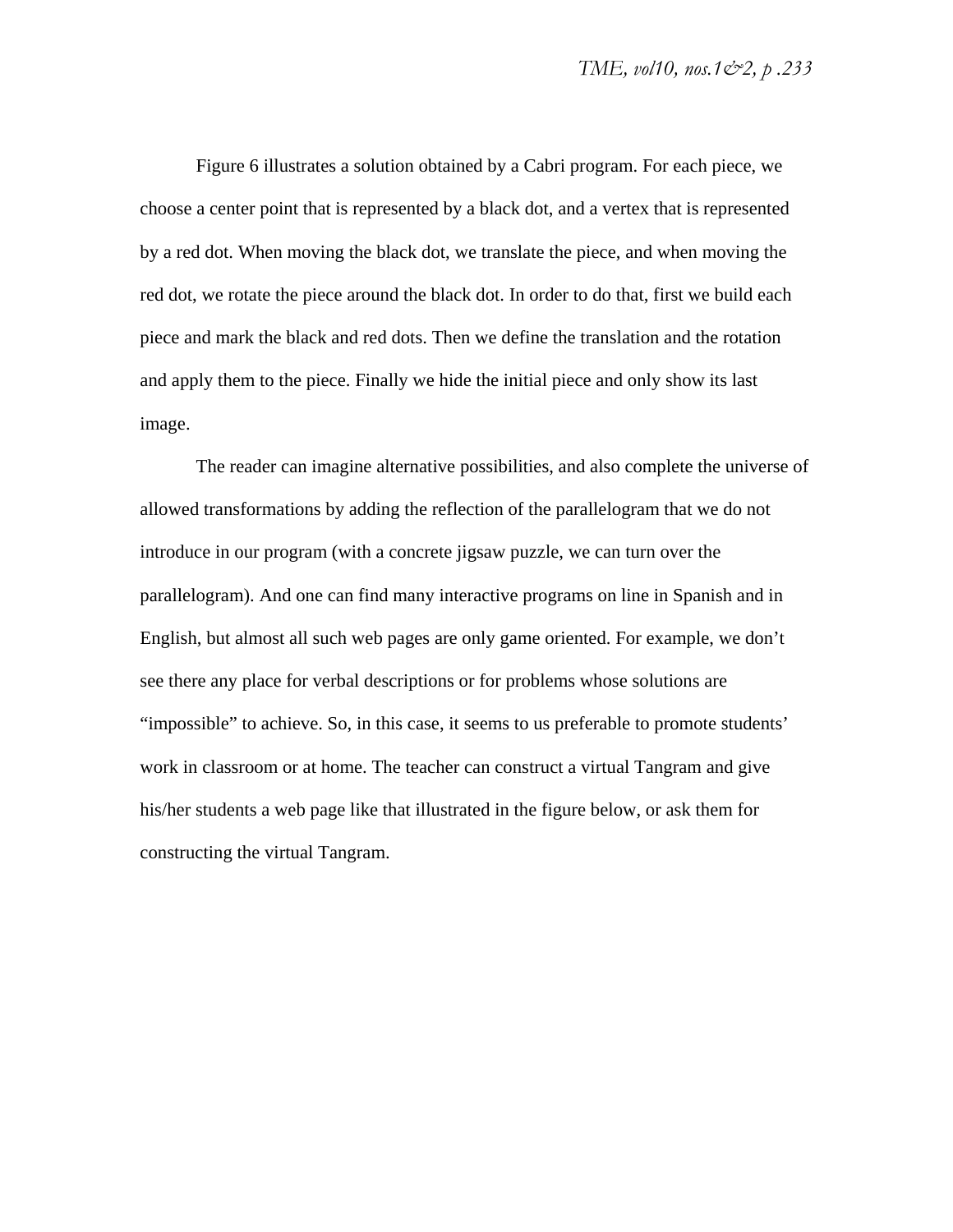# *Pluvinage*



Figure 7: Virtual Tangram designed for students

Assigning the task of constructing a virtual Tangram to students by using geometric software is a good example of what Martin Wagenschein (1977) presents as *Exemplarisches Lehren*. The translation "exemplary teaching" does not exactly reflect the meaning of this expression, which refers to a specific kind of *case analysis*. The specificity of this method is that the studied cases are chosen as representative of the situations to be mastered by the student at the end of the learning process. Here, we pretend that the achievement of the construction of Tangram is significant for acquisitions of certain level of competency in mastering geometric transformations.

# **2.2. Some didactic observations resulting from empirical studies using projects**

Most projects of practical action include spatial situations. So their modeling supposes to connect spatial geometry (3D-geometry) and 2D-geometry. This can be made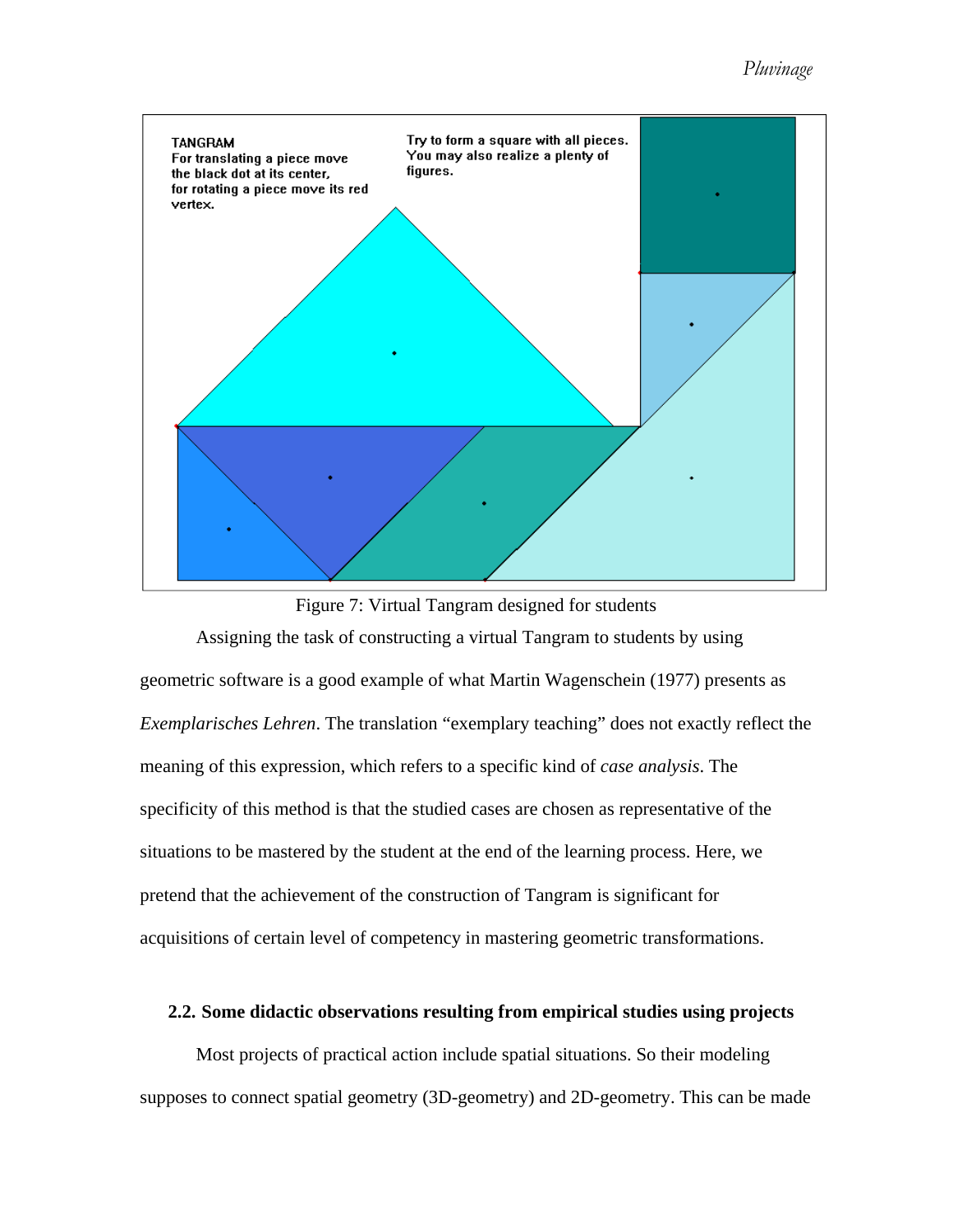by perspective representations or plane sections and also by nets, a net being *an arrangement of edge-joined polygons in the plane which can be folded (along edges) to become the faces of the polyhedron* (see

http://en.wikipedia.org/wiki/Net\_%28polyhedron%29). A great family of projects of practical action is the construction of solids subject to certain constraints.

The study of nets associated to polyhedra is a particular case of these spatial projects, which can be applied at high school or more advanced level. When we were experimenting in undergraduate classes, we realized that the majority of students do not master the easiest spatial situations, because of the lack of both knowledge and experience. For instance it was a great surprise for them to know that all convex polyhedron has a net, and that the "tower" made by the superposition of two cubes, the edges of the higher being a third of the edges of the lower, is a polyhedron whose construction with thin cardboard requires two disconnect nets.



Figure 8. "Tower": Non convex polyhedron that does not have a net The preceding example illustrates one of the natural problems that arise from studying the nets associated to polyhedra. Other problems are those of uniqueness: Can we obtain two different polyhedra with the same plane net?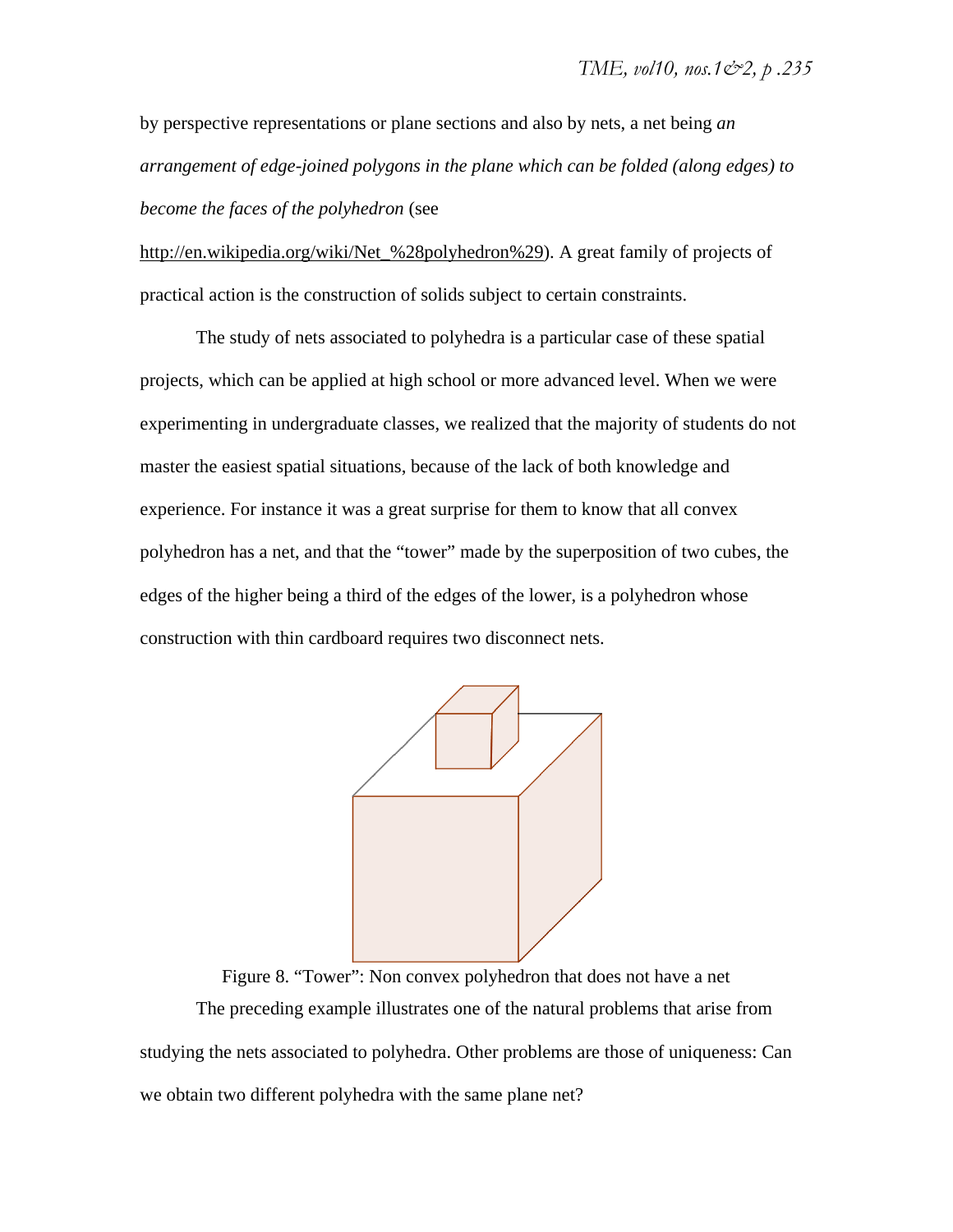

Figure 9: Same net for two different polyhedra?

**Problem to be solved by the reader:** The net above allows constructing a regular octahedron by folding paper. Try to find another (non convex) octahedron that the same net allows constructing.

Modeling spatial situations goes further than 3D-geometry. There is a lot of possible projects about containers (glasses, bottles, cans, recipients, etc.). A task for our students of the Master degree in mathematics education is to design a didactical project, and some of them choose this kind of subject. We present below the statement of a problem, which is a part of such a project that a student presented in a Web site, followed by its English translation and the representation of the solution that we made with Geogebra.

# *Optimización*

*Escrito por Paulo Angel Garcia Regalado Domingo, 05 de Diciembre de 2010 01:32* 

*1. Se pretende fabricar una lata de refresco de 335 mililitros de capacidad. ¿Cuáles deben ser sus dimensiones para que se utilice el mínimo posible de metal?* 

Retrieved from http://grupolycaon.com/matedu/

Translation of the statement to English: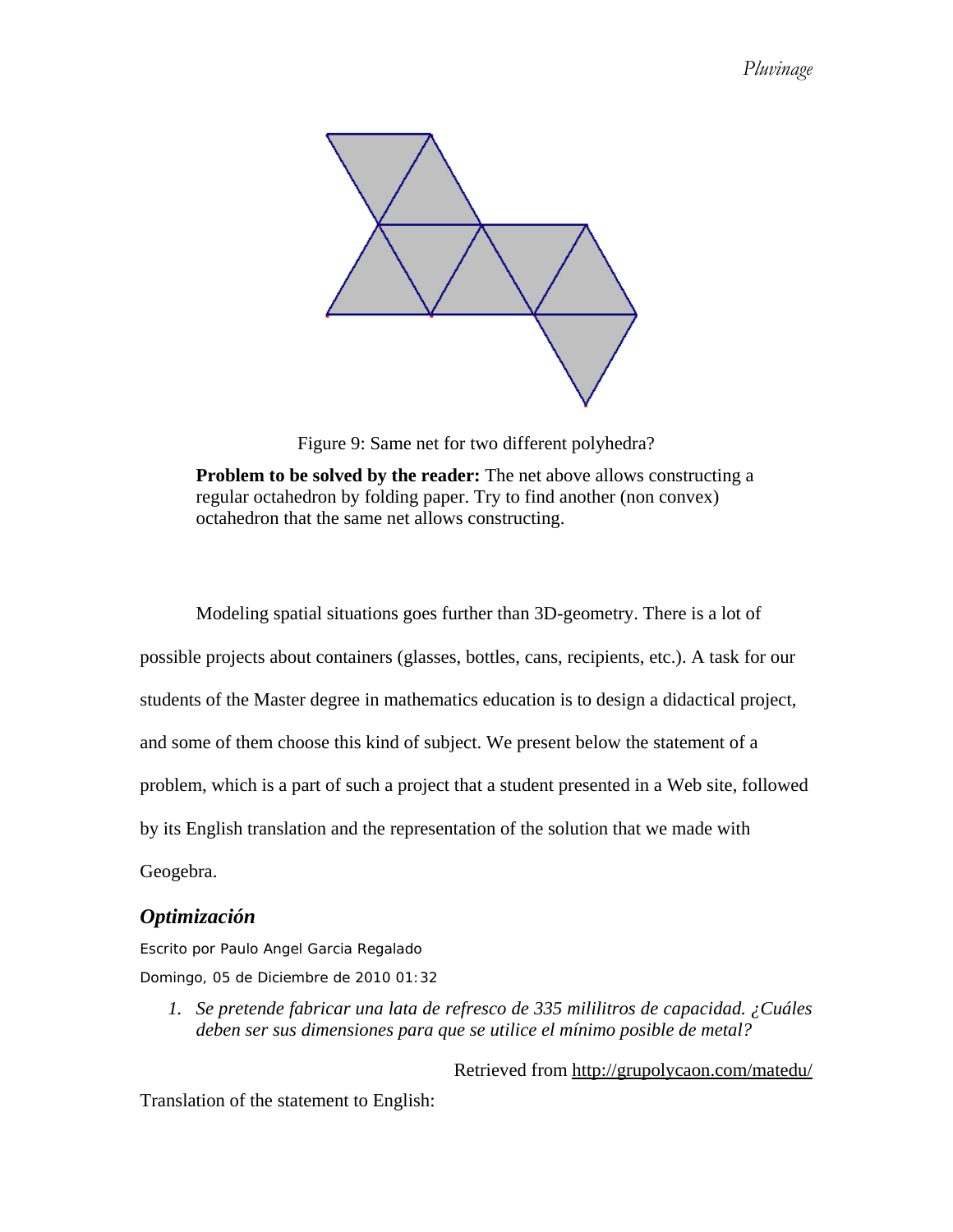We want to make a soda can of 335 ml capacity. What should be its size in order to use the minimum amount of metal?



**Figure 10. Problem to be solved by the reader:** In the solution represented above for the problem of constructing a can with minimal quantity of metal, it seems that the height of the can is equal to the diameter of both disks at the bottom and the top. Is that rigorously exact?

In this last example, we saw calculus beside geometry. That is only a sample of the variety of mathematical domains and theories that the study of projects led us to encounter. Particularly, the project of modeling how recipients are filled by a regular flow of water has been a wealth field.

For instance 15-year students in Germany and France were asking by Stölting (2008) to represent in this situation the height of water in the recipient as a function of the time. We reproduce below the answers given to Stölting by a student. The last figure on the right is very interesting, because it shows a trend to the discretization of the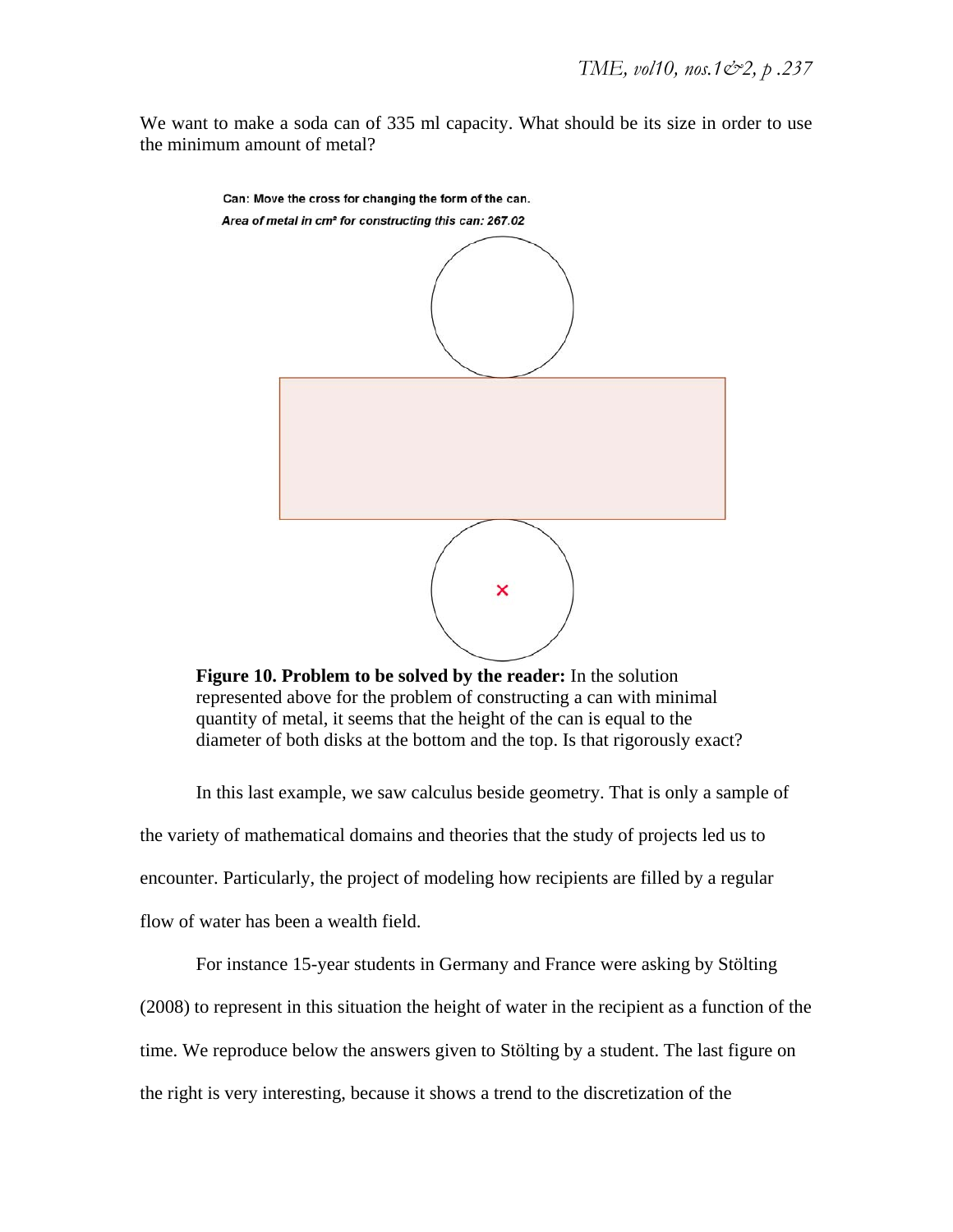phenomenon. Previously we emphasized the importance of verbal descriptions of a phenomenon to be studied. Here we observe another important step in an investigation process for a complex phenomenon: a qualitative approach with the help of a representation. Both verbal description and figural representation were actually present in Stölting's research. Hence, students were interviewed to explain ways they drew the figures.



Figure 11: Answers of a (high achiever) French student

Interviews with high school students in order to deepen these observations with learning objectives are reported by Pluvinage & Marmolejo (2012) (see an illustration on next page), who describe the application in a class of the collaborative method ACODESA (Hitt, 2007), characterized by distinct phases of work: individual, group and collective, for exploiting the complete situation of filling recipients. We observed that a first step is important, namely to consider various cylindrical recipients. Indeed, many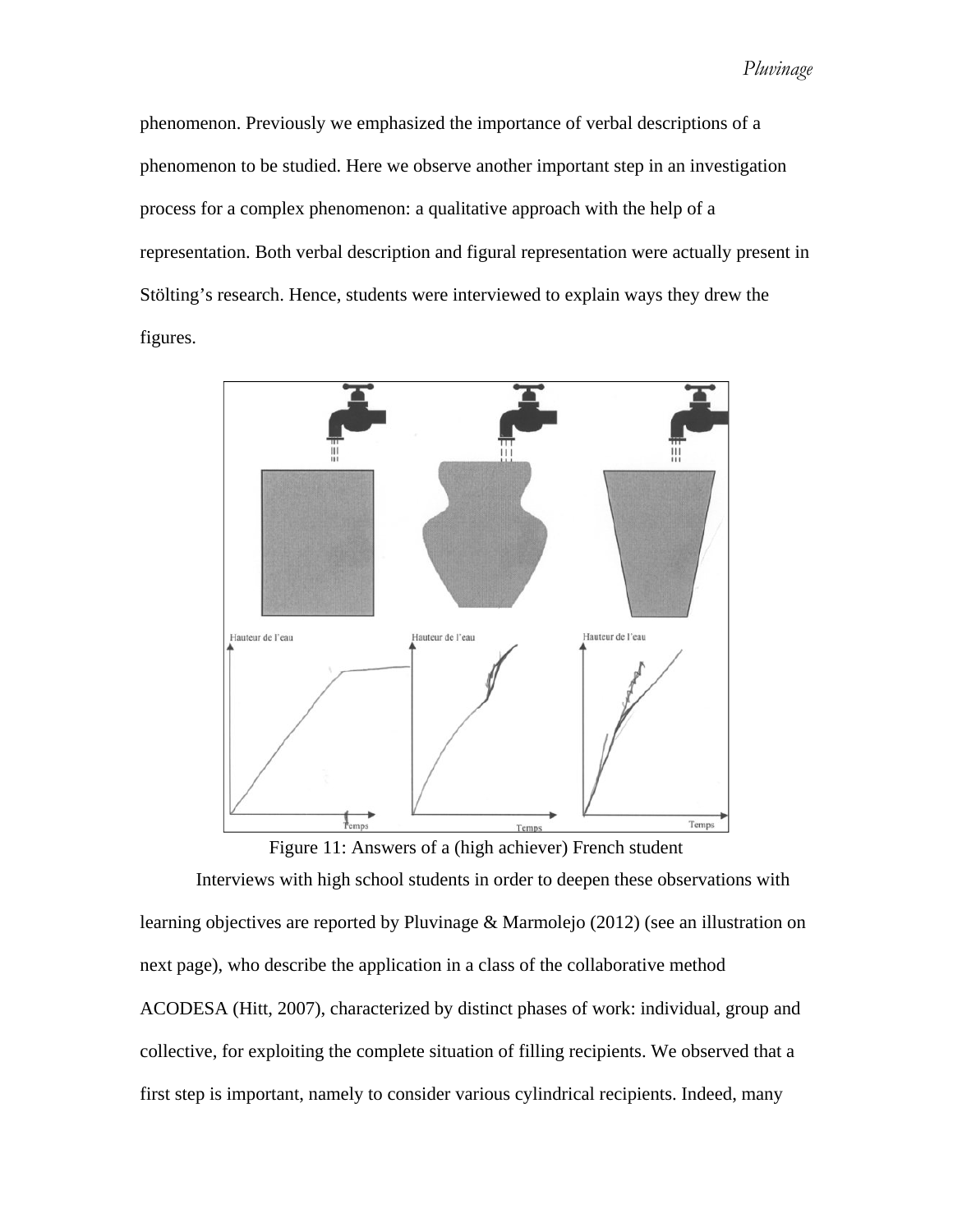students think that, in the case of a cylindrical recipient, diameter and height play the same role for the volume. So it is important to pay attention to this case studying the volumes of various cylindrical recipients, for instance as pouring water from one recipient to another that has double diameter and half height. Many students are surprised by the fact that the second recipient is not full. Moreover the same behavior as that related before was observed with our students. With access to the convenient mathematical tools, this would lead us to use an ordinary differential equation for solving the problem.

Nevertheless there is another easier way for modeling the phenomenon, changing the theoretical frame of reference. It is the consideration of reciprocal function. Indeed, the volume of a truncated cone of height *h*, radio of lower disk *a*, and radio of upper disk *b*, is given by  $V_{total} = \frac{\lambda R}{3} (a^2 + ab + b^2)$  $=\frac{\pi h}{2}(a^2+ab+b^2)$ . Thus we can represent the volume as a function of the height, and then by symmetry we can conversely obtain the height as a function of the height. We used Geogebra in the illustration. But, and we do not know the precise reason, students do not spontaneously go on that way. This needs a help to the students from the teacher.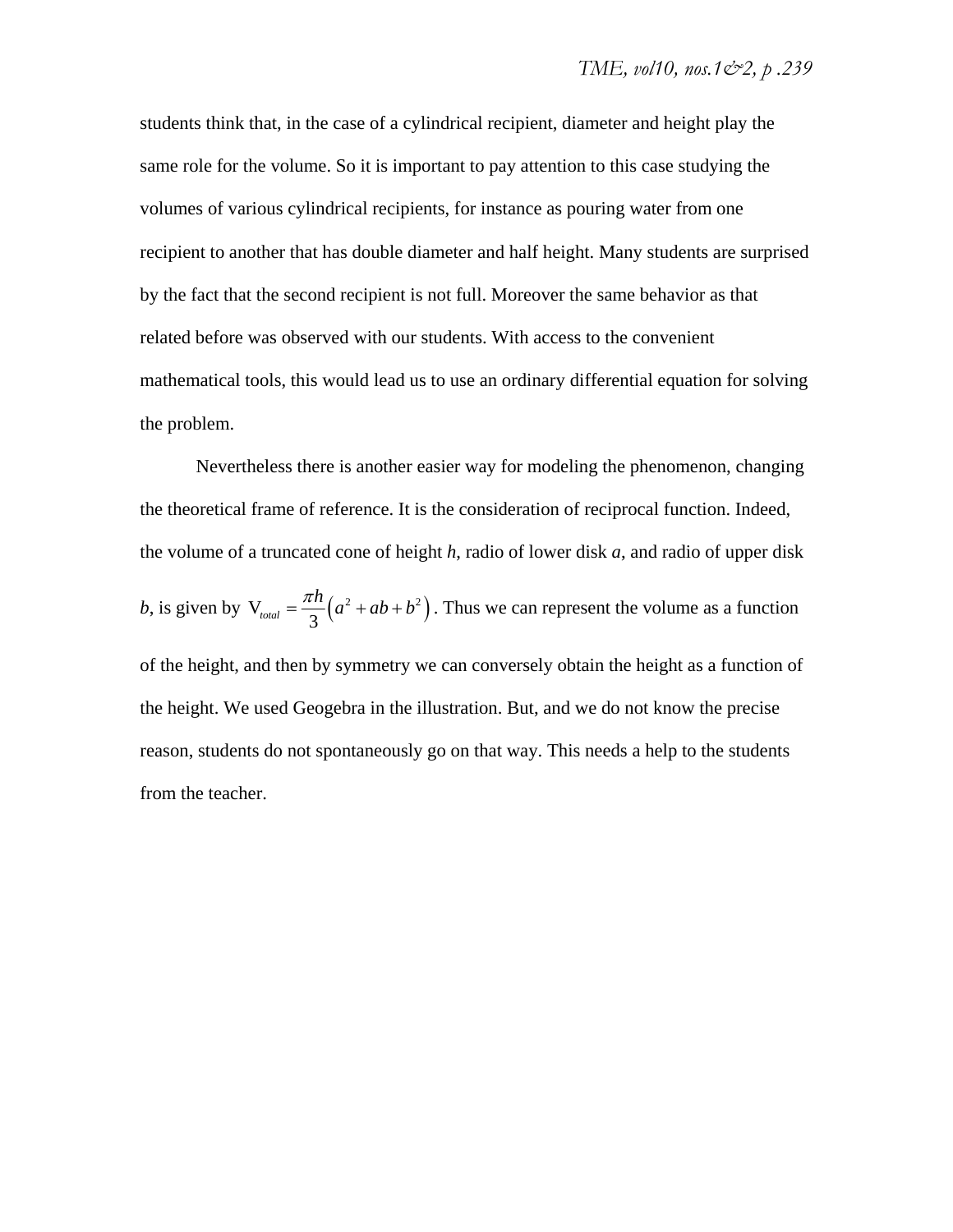

Figure 12. Answer given by an interviewed high school Mexican student: "The same amount a of water produces a rise that always diminishes when the height increases"



Figure 13: Solution resulting from consideration of the reciprocal function of volume as function of height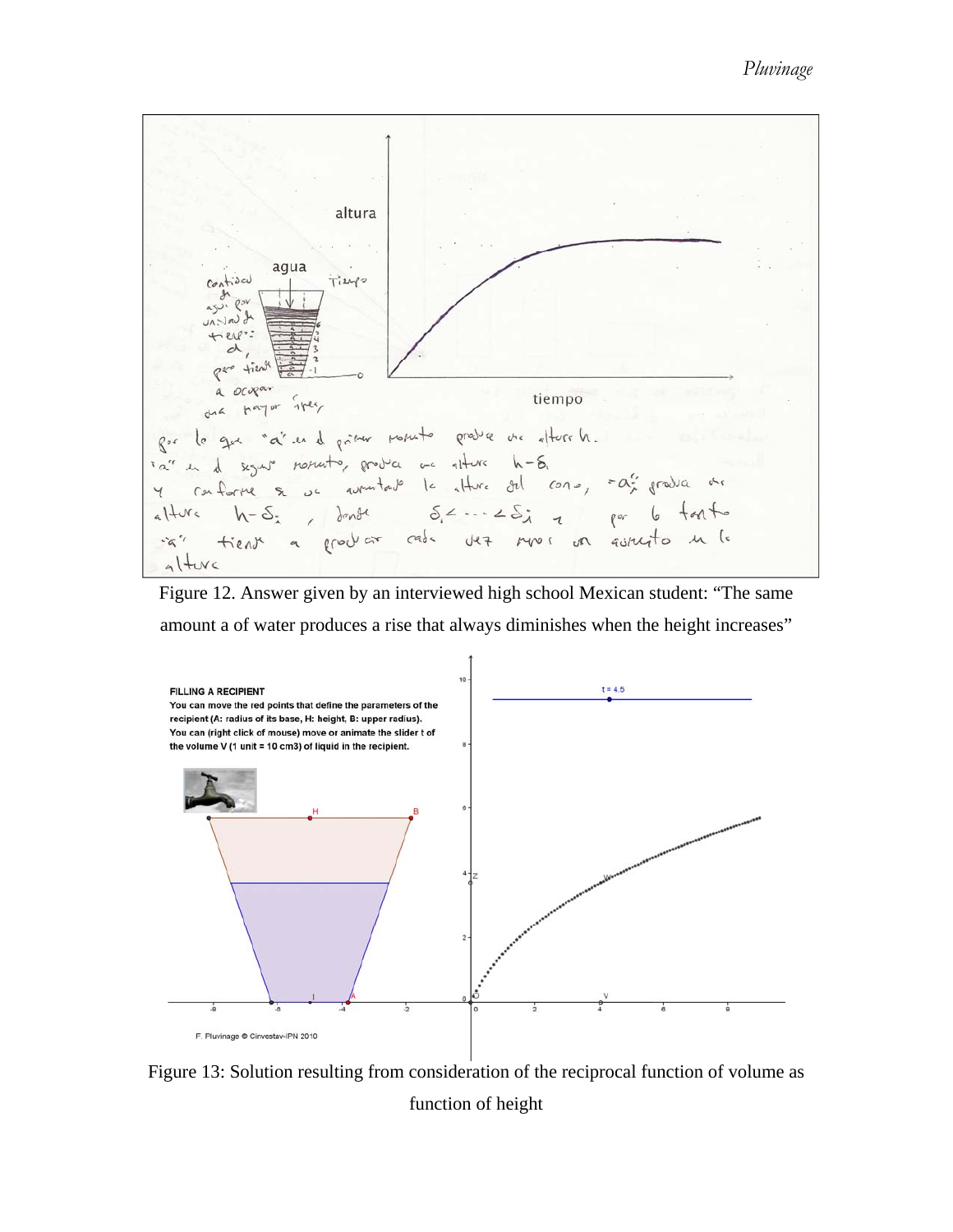How could a teacher exploit these reported observations and considerations, for designing a possible instructional route? The first stages to do this are common to many practical action projects:

- (a) A diagnostic, here with a sheet of questions as we have seen about comparing volume of different cylindrical recipients and representing how various recipients are filled by a regular flow;
- (b) Some concrete experiment, for instance here to pour water or sand from a recipient to another and observe if the second is fulfilled or not. In our environment it is easy to get recipients that have the required characteristics: shape approximately cylindrical and respective diameters and heights approximately having simple ratios (for instance a box of coarse salt and a glass, or tin cans of varying size).

At the end of each stage, a discussion and a synthesis (e.g. volume of cylinder)

will be useful. For the following stages, with the use of computation, the knowledge of a

truncated cone and its volume formula are necessary. The teacher has the choice between

giving the students these elements, and asking the students to obtain them by searching

on Internet. Then the stages are:

- a) Figural representation of the transversal section of a truncated cone of varying height and diameters of upper disc and lower disc (see figure on the preceding page), and graphical representation of its volume *V* as a function of the height *h* of liquid in the recipient;
- b) In order to find now the inverse of the obtained function, i.e. the height *h* of liquid as a function of the volume *V*, first observe the difficulty to work only with a formula and, as a consequence of this difficulty, introduce the students into the work with geometric register, particularly with the use of reflection. Construction depends on software in use, for instance Cabri could reflect the graph of the function *V*(*h*) and Geogebra not, so with Geogebra we had to locate a point on the graph and then to reflect this point and eventually obtain its locus.

The time devoted to this project is a good investment with the objectives of

improvement of the functional thinking and acquisition of the difficult *procept* (amalgam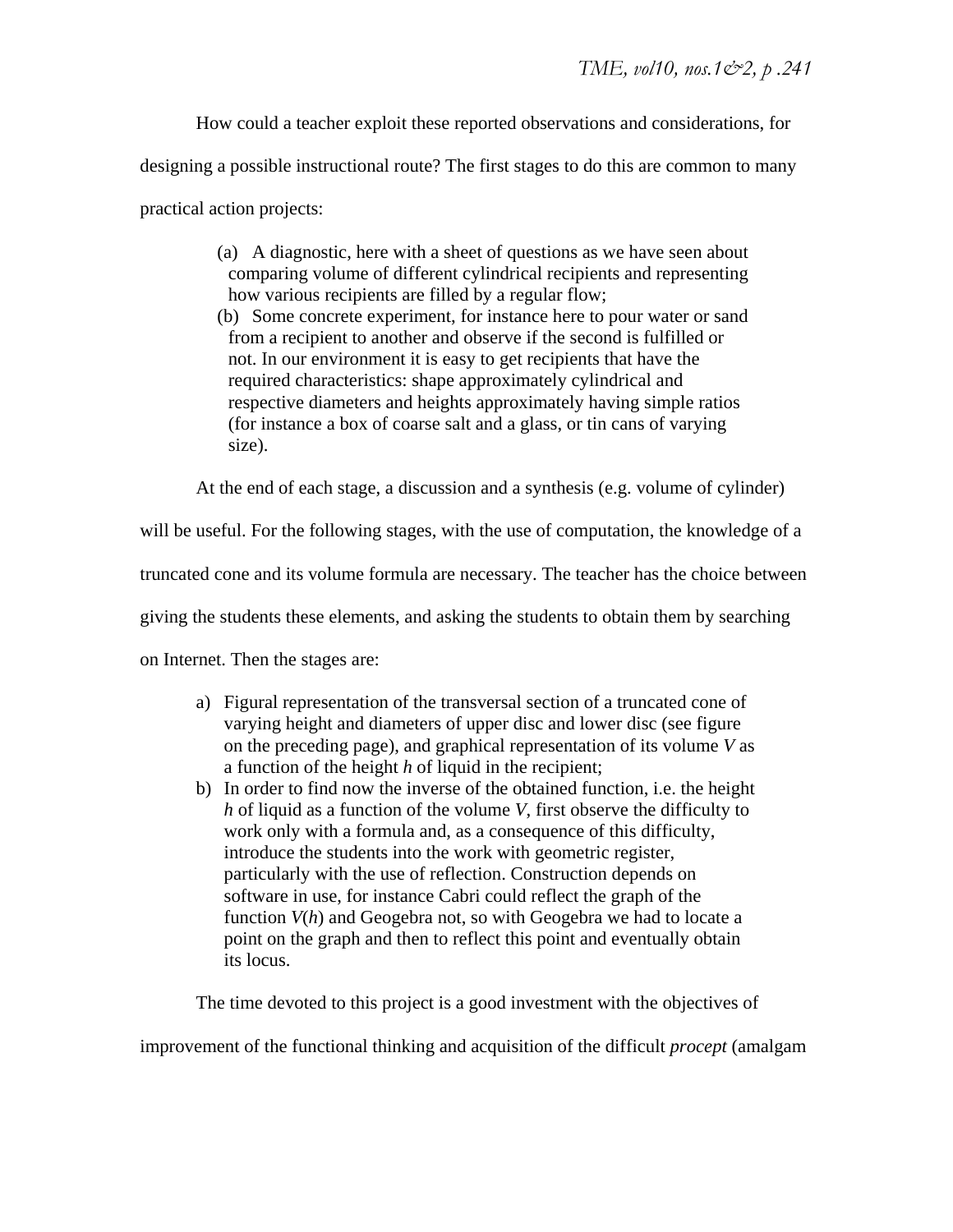of process, mathematical object and symbol introduced by Eddie Gray and David Tall) of an inverse function.

# **3. Concluding**

Teaching ways that we found rich of learning perspectives for the students consist in managing practical action projects at school, particularly in collaborative environment, for instance with the so called ACODESA method (Hitt, 2007). An important feature of these teaching ways is that the teacher is not the only one who is posing problems or ideas of problems. Nevertheless, his/her experience is essential for redacting in a correct mathematical language the statements suggested by students. And this step of writing mathematics also is extremely important for the students in terms of improvement of their mathematical experience.

The author is grateful to the reviewers, whose pertinent suggestions allowed to improve the first version of this paper.

# **References**

- Charnay, R. (1993) Problème ouvert, problème pour chercher, *Grand N*, nº51, retrieved from http://www.crdp.ac-grenoble.fr/imel/nx/n51\_6.htm
- Cuevas, C. A. & Pluvinage, F. (2003). Les projets d'action pratique, éléments d'une ingénierie d'enseignement des mathématiques, *Annales de didactique et sciences cognitives*, Vol. 8, 273–292.
- Duval, R. (1995), *Sémiosis et pensée humaine : registre sémiotique et apprentissages intellectuels*, Peter Lang, Berne.
- Hitt, F. (2007). "Utilisation de calculatrices symboliques dans le cadre d'une méthode d'apprentissage collaboratif", de débat scientifique et d'autoréflexion. *In M. Baron,*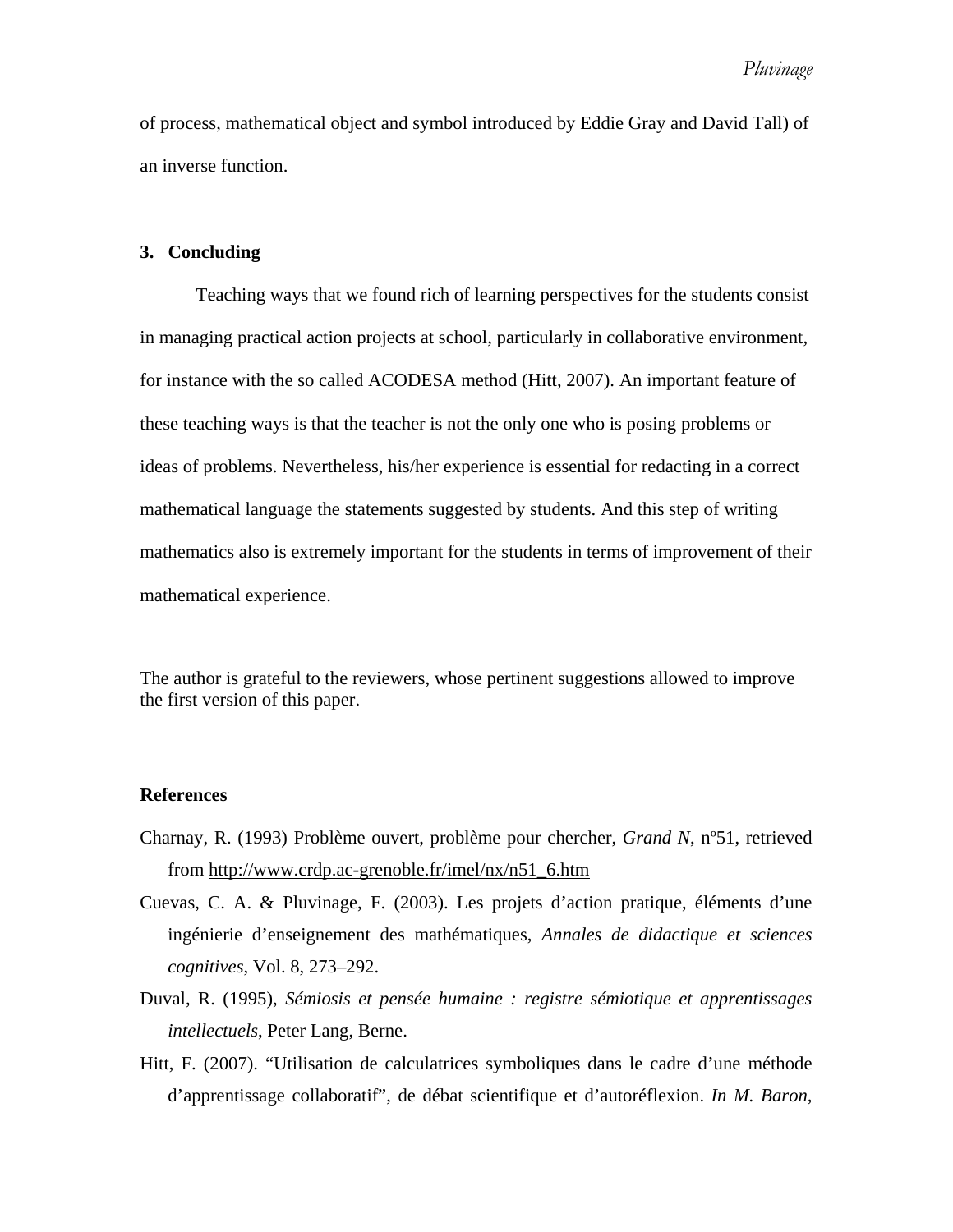*D. Guin et L. Trouche (Éds.), Environnements informatisés pour l'éducation et la formation scientifique et technique : modèles, dispositifs et pratiques*. Paris: Hermes.

- Houdement, C. (2009), Une place pour les problèmes pour chercher, *Annales de Didactique et de Sciences Cognitives*, Volume 14, 31-59
- Houdement, C. & Kuzniak, A. (1999). Un exemple de cadre conceptuel pour l'étude de l'enseignement de la géométrie en formation des maîtres, *Educational Studies in Mathematics*, Volume 40, Number 3, 283-312
- Pluvinage, F. & Marmolejo Rivas, E. (2012) Une recherche didactique recourant à la modélisation et au travail collaboratif : un cas d'étude de paramètres, in *Formation à la Recherche en Didactique des Mathématiques*, Loze-Dion éditeurs, Québec, Canada, pp. 11-24.
- Schoenfeld, A. (2006). Problem Solving from Cradle to Grave. *Annales de Didactique et de Sciences Cognitives*, Volume 11, 41- 73
- Stölting, Pascal, (2008), *La pensée fonctionnelle des élèves de 10 á 16 ans. Une étude comparative de son enseignement en France et en Allemagne,* Thèse de doctorat, Université de Paris Diderot
- Wagenschein, M. (1977), *Verstehen lernen, genetisch-sokratisch-exemplarisch*, Beltz Verlag: Basel; Weinheim.